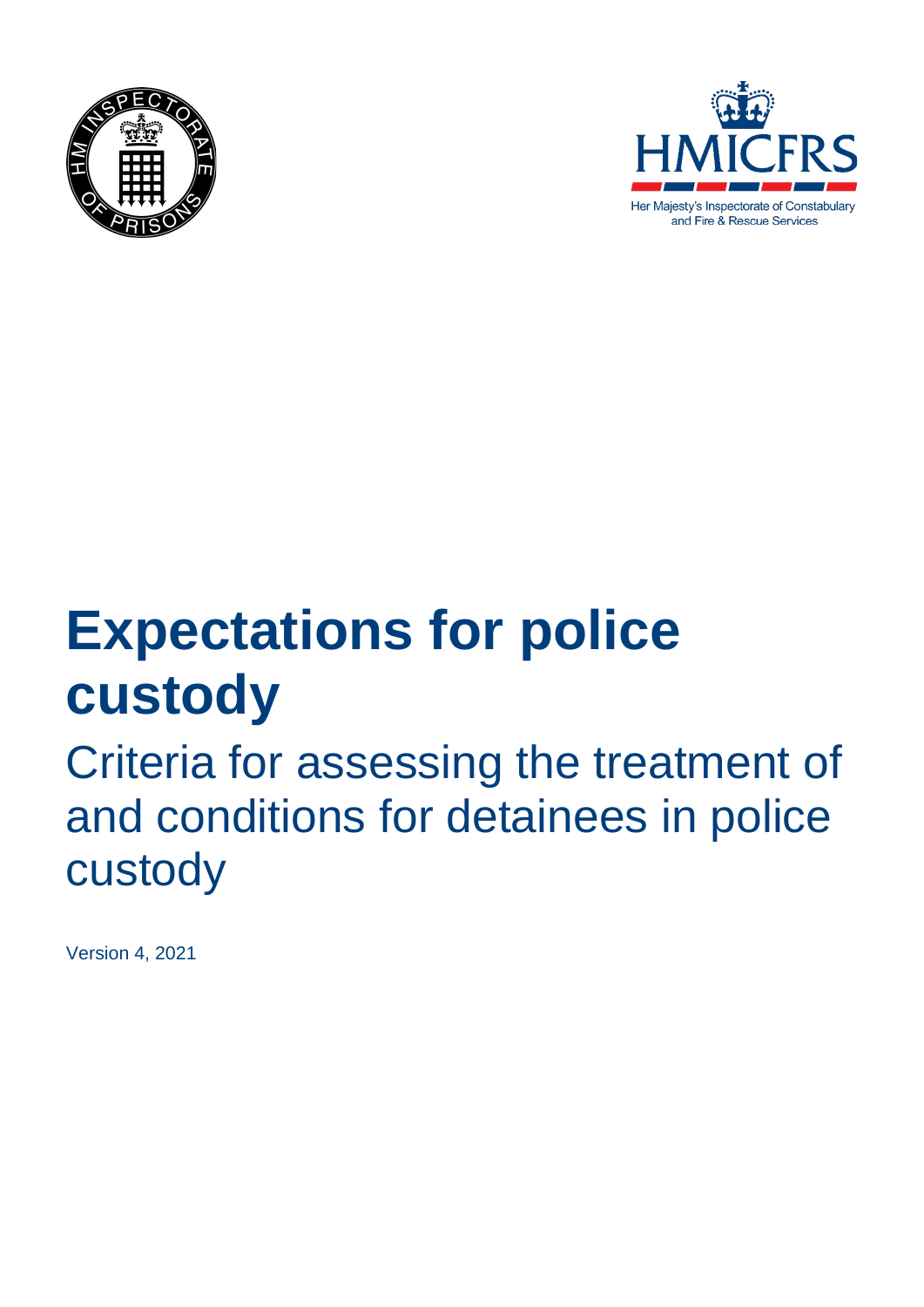## **Contents**

| <b>Glossary of acronyms</b>                                                       |                  |
|-----------------------------------------------------------------------------------|------------------|
| <b>Introduction</b>                                                               | $\boldsymbol{3}$ |
| Section 1. Leadership, accountability and working with partners                   | 5                |
| Expectation - Leadership                                                          | 5                |
| Expectation - Accountability                                                      | 5                |
| Expectation – Working with partners                                               | $\overline{7}$   |
| Section 2. Pre-custody: first point of contact                                    | 8                |
| Expectation – Assessment and diversion at first point of contact                  | 8                |
| Section 3. In the custody suite: booking in, individual needs and legal<br>rights | 10               |
| Expectation - Respect                                                             | 10               |
| Expectation – Meeting individual and diverse needs                                | 10               |
| Expectation - Risk assessments                                                    | 11               |
| Expectation - Individual legal rights - detention                                 | 12               |
| Expectation – Individual legal rights – detainees' rights and entitlements        | 13               |
| Expectation – Reviews of detention                                                | 13               |
| Expectation - Complaints                                                          | 14               |
| Section 4. In the custody cell, safeguarding and health care                      | 15               |
| Expectation - Physical environment                                                | 15               |
| Expectation – Use of force                                                        | 15               |
| Expectation - Detainee care                                                       | 16               |
| Expectation - Safeguarding children and vulnerable people                         | 17               |
| Expectation – Appropriate adults                                                  | 17               |
| Expectation - Children                                                            | 18               |
| Expectation - Healthcare                                                          | 19               |
| Expectation - Physical health                                                     | 20               |
| Expectation - Mental health                                                       | 21               |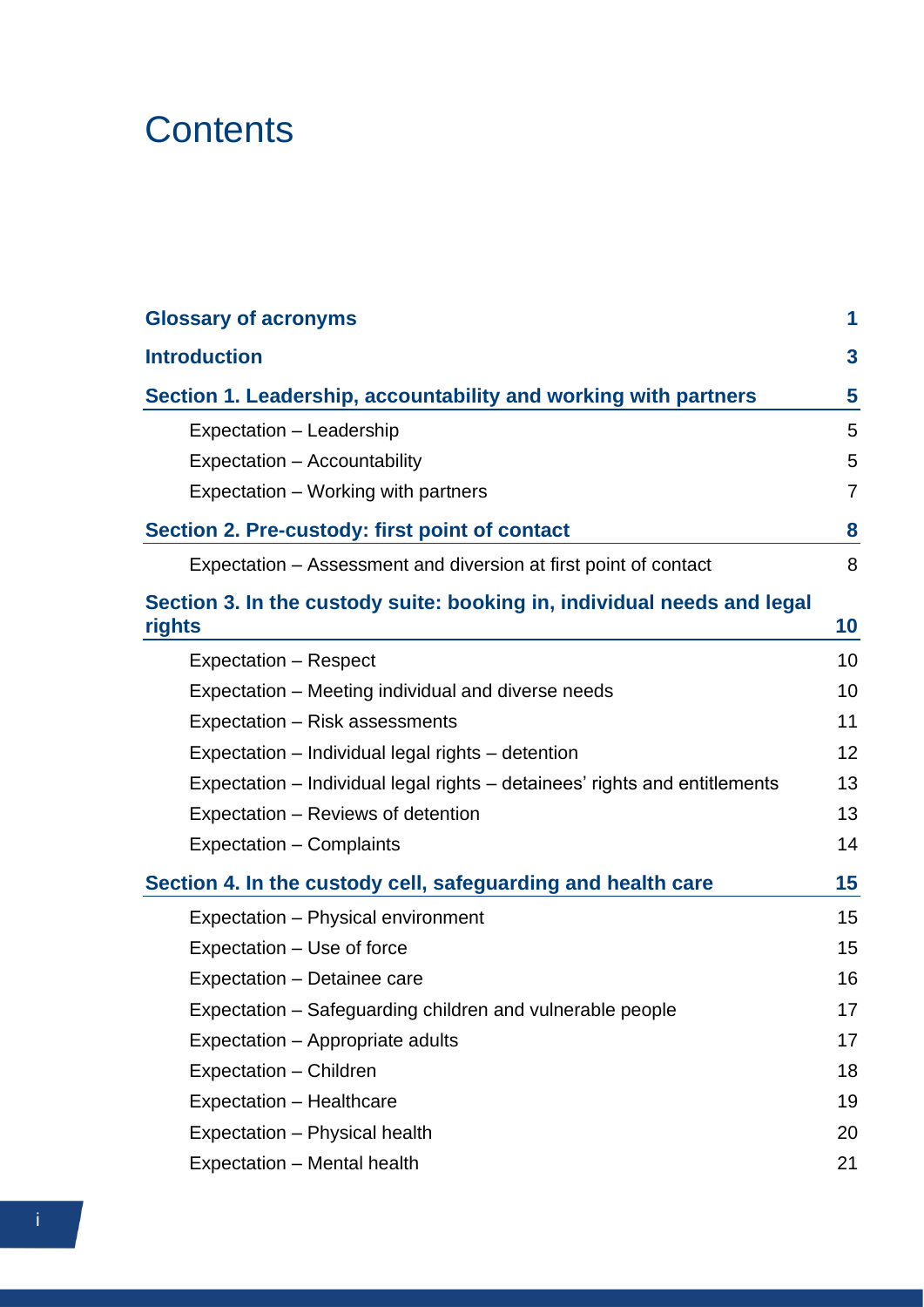| Expectation - Substance misuse                       | 22 |
|------------------------------------------------------|----|
| Expectation - Medicines management                   | 22 |
| Section 5. Release and transfer from custody         | 24 |
| Expectation – Safe release and transfer arrangements | 24 |
| Expectation – Courts                                 | 25 |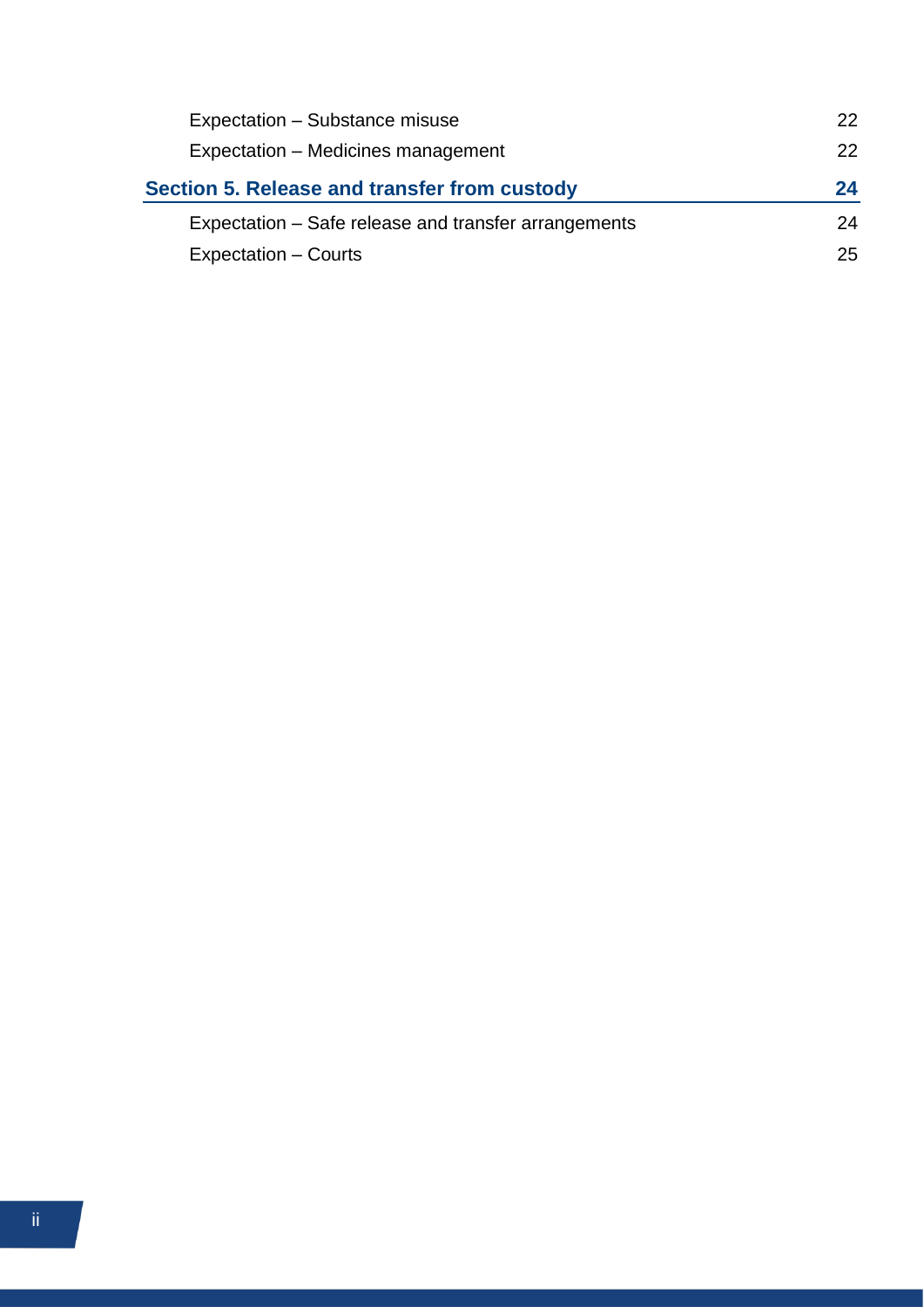## <span id="page-3-0"></span>Glossary of acronyms

## **International Human Rights Instruments**

## **Legally binding**

| <b>Acronym</b> Full title |                                                                                                                                                                                                                                                                                                     |
|---------------------------|-----------------------------------------------------------------------------------------------------------------------------------------------------------------------------------------------------------------------------------------------------------------------------------------------------|
| <b>CEDAW</b>              | Convention on the Elimination of All Forms of Discrimination against<br>Women, G.A. res. 34/180, 34 U.N. GAOR Supp. (No. 46) at 193, U.N.<br>Doc. A/34/46 (entered into force Sept. 3, 1981)                                                                                                        |
| <b>CERD</b>               | Convention on the Elimination of All Forms of Racial Discrimination, 660<br>U.N.T.S. 195 (entered into force January 4, 1969)                                                                                                                                                                       |
| <b>CRC</b>                | Convention on the Rights of the Child, G.A. res. 44/25, annex, 44 U.N.<br>GAOR Supp. (No. 49) at 167, U.N. Doc. A/44/49 (1989) (entered into<br>force September 2, 1990)                                                                                                                            |
| <b>CRPD</b>               | Convention on the Rights of Persons with Disabilities, adopted by the<br>General Assembly, 24 January 2007, A/RES/61/106                                                                                                                                                                            |
| <b>ICCPR</b>              | International Covenant on Civil and Political Rights, G.A. res. 2200A<br>(XXI), 21 U.N. GAOR Supp. (No. 16) at 52, U.N. Doc. A/6316 (1966),<br>999 U.N.T.S. 171 (entered into force March 23, 1976)                                                                                                 |
| <b>ICESCR</b>             | International Covenant on Economic, Social and Cultural Rights, G.A.<br>res. 2200A (XXI), 21 U.N.GAOR Supp. (No. 16) at 49, U.N. Doc. A/6316<br>(1966), 993 U.N.T.S. 3 (entered into force January 3, 1976)                                                                                         |
| <b>OPCAT</b>              | Optional Protocol to the Convention Against Torture and other Cruel,<br>Inhuman or Degrading Treatment or Punishment, Adopted on 18<br>December 2002 at the fifty-seventh session of the General Assembly of<br>the United Nations by resolution A/RES/57/199 (entered into force 22<br>June, 2006) |
| <b>UNCAT</b>              | Convention against Torture and Other Cruel, Inhuman or Degrading<br>Treatment or Punishment, G.A. res. 39/46, [annex, 39 U.N. GAOR<br>Supp. (No. 51) at 197, U.N. Doc. A/39/51 (1984)] (entered into force<br>June 26, 1987)                                                                        |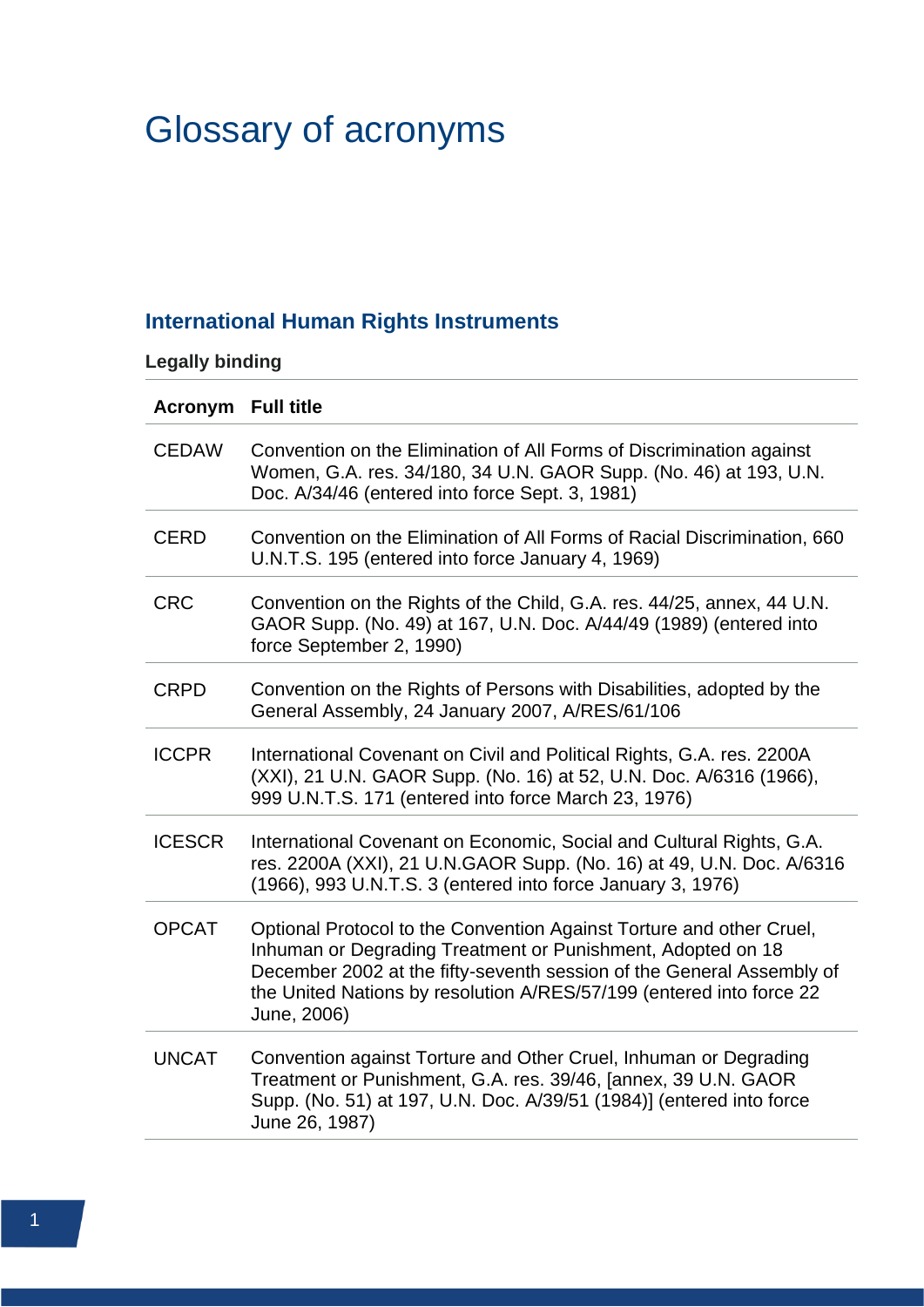#### **Normative**

| <b>Acronym</b> Full title |                                                                                                                                                                                                                                                                                                                               |
|---------------------------|-------------------------------------------------------------------------------------------------------------------------------------------------------------------------------------------------------------------------------------------------------------------------------------------------------------------------------|
| <b>BOP</b>                | Body of Principles for the Protection of All Persons under Any Form of<br>Detention or Imprisonment, G.A. res. 43/173, annex, 43 U.N. GAOR<br>Supp. (No. 49) at 298, U.N. Doc. A/43/49 (1988)                                                                                                                                 |
| <b>BPRL</b>               | Basic Principles on the Role of Lawyers, Eighth United Nations<br>Congress on the Prevention of Crime and the Treatment of Offenders,<br>Havana, 27 August to 7 September 1990, U.N. Doc.<br>A/CONF.144/28/Rev.1 at 118 (1990)                                                                                                |
| <b>CCLEO</b>              | Code of Conduct for Law Enforcement Officials, Adopted by General<br>Assembly resolution 34/169 of 17 December 1979                                                                                                                                                                                                           |
| <b>DEDRB</b>              | Declaration on the Elimination of All Forms of Intolerance and of<br>Discrimination Based on Religion or Belief Proclaimed by General<br>Assembly resolution 36/55 of 25 November 1981                                                                                                                                        |
| <b>DHRIN</b>              | Declaration on the Human Rights of Individuals who are not Nationals of<br>the Country in which they live, adopted by General Assembly resolution<br>40/144 of 13 December 1985                                                                                                                                               |
| <b>DRM</b>                | Declaration on the Rights of Persons Belonging to National or Ethnic,<br>Religious and Linguistic Minorities Adopted by General Assembly<br>resolution 47/135 of 18 December 1992                                                                                                                                             |
| <b>PME</b>                | Principles of Medical Ethics relevant to the Role of Health Personnel,<br>particularly Physicians, in the Protection of Prisoners and Detainees<br>against Torture and Other Cruel, Inhuman or Degrading Treatment or<br>Punishment, G.A. res. 37/194, annex, 37 U.N. GAOR Supp. (No. 51) at<br>211, U.N. Doc. A/37/51 (1982) |
| <b>PPMI</b>               | Principles for the protection of persons with mental illness and the<br>improvement of mental health care. Adopted by General Assembly<br>resolution 46/119 of 17 December 1991                                                                                                                                               |

## **Regional Human Rights Instruments**

#### **Legally binding**

ECHR: European Convention for the Protection of Human Rights and Fundamental Freedoms, as amended by Protocol No. 11 (Rome, 4.XI.1950)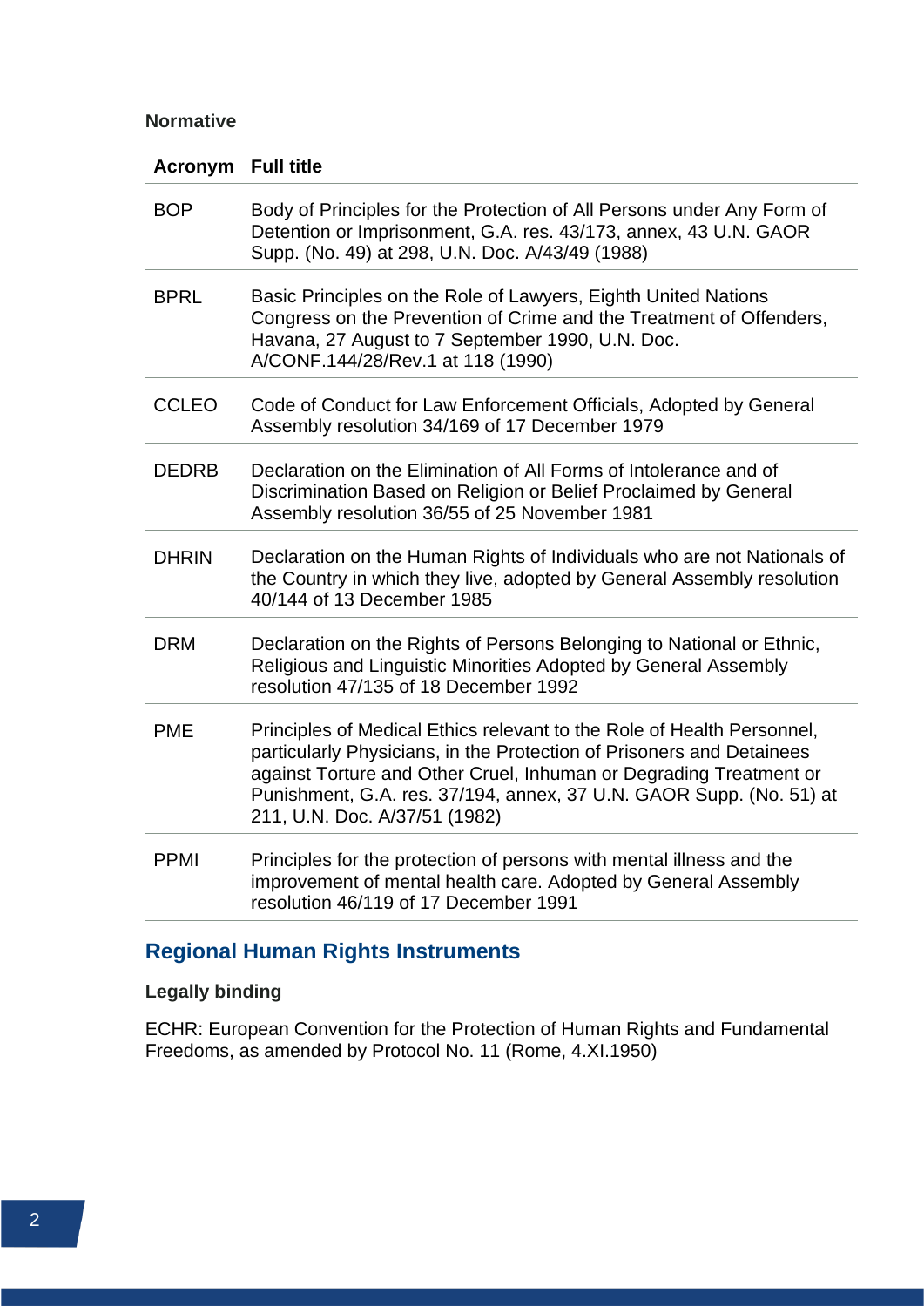## <span id="page-5-0"></span>Introduction

This is the fourth version of *Expectations for Police Custody*, the standards by which we inspect outcomes for detainees in police custody.

The requirement to inspect designated police custody facilities arises from the UK's status as a party to the UN Optional Protocol against Torture and Other Cruel, Inhuman or Degrading Treatment or Punishment (OPCAT). OPCAT aims to strengthen the protection of people deprived of their liberty from ill-treatment, including by requiring States to have in place a system of regular, independent visits to all places of detention. OPCAT sets out both an international and a national framework for monitoring detention. At the national level, States Parties must establish or designate an independent National Preventive Mechanism (NPM) to carry out visits to places of detention. The UK's NPM is made up of 21 established bodies, including HM Inspectorate of Constabulary and Fire & Rescue Services (HMICFRS) and HM Inspectorate of Prisons (HMI Prisons).

The NPM must:

- regularly examine the treatment of people deprived of their liberty in places of detention;
- make recommendations to the relevant authorities with the aim of improving the treatment and conditions of detainees; and
- submit proposals and observations concerning existing draft legislation.

The responsibility for inspecting and reporting on the efficiency and effectiveness of police forces in England and Wales falls to HMICFRS.<sup>1</sup> Since the start of the police custody inspection programme in 2008, HMICFRS has delegated certain functions to HMI Prisons.<sup>2</sup> This joint approach draws on the combined expertise of both inspectorates. The HMICFRS/HMI Prisons national programme of unannounced police custody inspections ensures that custody facilities in all 43 forces in England and Wales are regularly scrutinised.

*Expectations for Police Custody* sets out the framework and criteria used by the inspectorates to assess police custody arrangements and the outcomes for those detained. The *Expectations* are independent, but are informed by current legislation and professional guidance to the police on detention and custody, and international human rights standards relevant to police custody.<sup>3</sup> They also draw on

<sup>&</sup>lt;sup>1</sup> Under Section 54(2), Police Act 1996.

<sup>2</sup> Under Schedule 4A, Police and Justice Act 2006.

<sup>3</sup> *Monitoring Police Custody – a practical guide,* Association for the Prevention of Torture, 2013.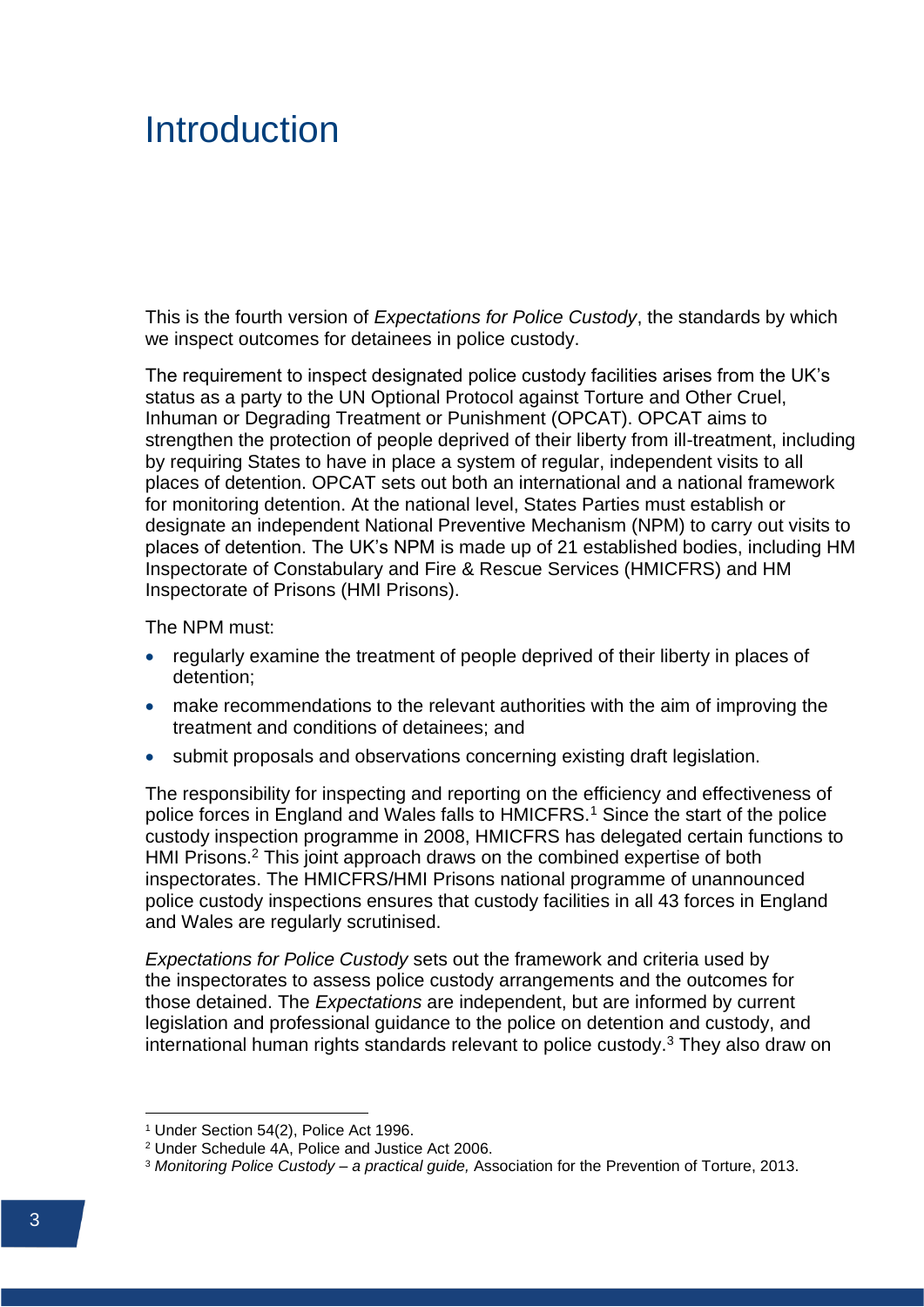inspection experience and wider consultation with stakeholders, including police forces and non-police groups. The *Expectations* were reviewed and updated in 2021.

The *Expectations* are used by HMICFRS and HMI Prisons inspectors to assess the custody arrangements of all police forces in England and Wales, with a particular focus on the treatment and conditions of those detained. They also offer a guide to the public, senior police officers and police and crime commissioners as to the standards we expect the service to meet.

Expectations are grouped under five inspection areas:

- 1. Leadership, accountability and working with partners
- 2. Pre-custody: first point of contact
- 3. In the custody suite: booking in, individual needs and legal rights
- 4. In the custody cell, safeguarding and health care
- 5. Release and transfer from custody.

**Expectations** set out the outcomes we expect police forces to achieve.

**Indicators** suggest evidence that may demonstrate whether the outcomes have been met. Forces do not have to meet each indicator. The list isn't exhaustive and there may be other means of achieving the outcome.

This updated version of the *Expectations* takes effect from [*date TBC*].

**Wendy Williams CBE**

HM Inspector of Constabulary

#### **Charlie Taylor**

HM Chief Inspector of Prisons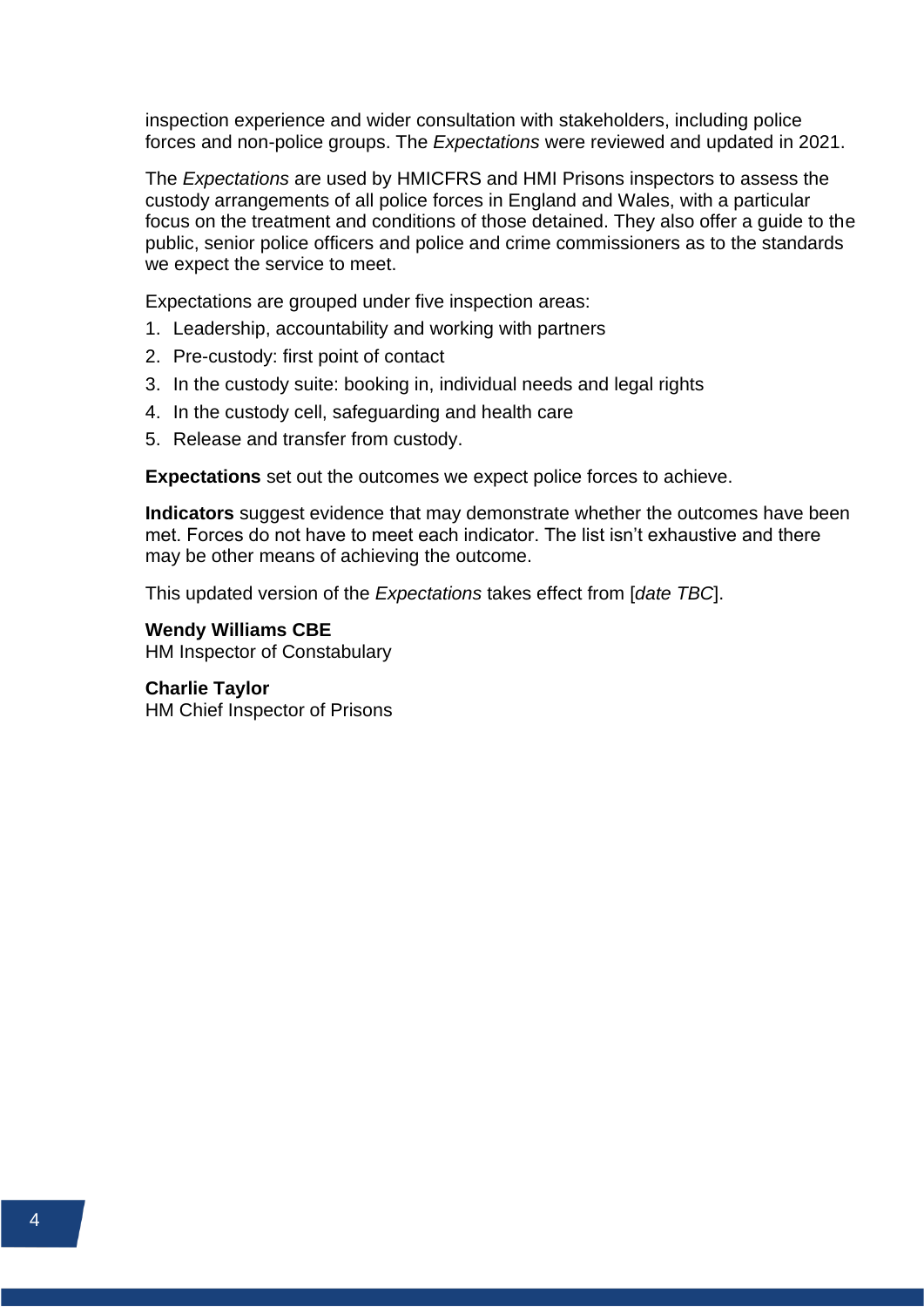## <span id="page-7-0"></span>Section 1. Leadership, accountability and working with partners

Chief Officers have a clear priority to protect the safety and wellbeing of detainees and to divert vulnerable people away from custody.

### <span id="page-7-1"></span>**Expectation – Leadership**

**1.1 The Chief Officer Group promotes the safe and respectful delivery of custody. There is a clear focus on protecting vulnerable adults and children in custody and diverting them away wherever possible.**

Indicators

- There are force-wide objectives concerning the safe and respectful delivery of custody. These include the protection and safeguarding of vulnerable adults and children in custody, diverting them away where possible. The force's commitment to this is promoted and evident.
- There is an effective management structure providing appropriate governance and oversight of custody.
- The force monitors and scrutinises healthcare and other services provided externally under contract to make sure detainees receive the required service.
- There are enough officers and staff working in the custody suite(s) to ensure the safety and wellbeing of detainees. They have the right skills and are trained to perform the role.
- There are policies and procedures for custody that are properly implemented. They reflect legislation, professional guidance and relevant human rights standards. They are reviewed regularly, are accessible and staff understand them.

### <span id="page-7-2"></span>**Expectation – Accountability**

#### **1.2 Performance management supports the safe delivery of custody.**

- Accurate data is routinely collected for a full range of custody activities and this is analysed at strategic and operational levels. The information is used to assess how well custody services perform, to identify trends, inform organisational learning and to improve outcomes for detainees.
- Custody records are maintained to a high standard with comprehensive and accurate recording about the detainee and their journey through police custody.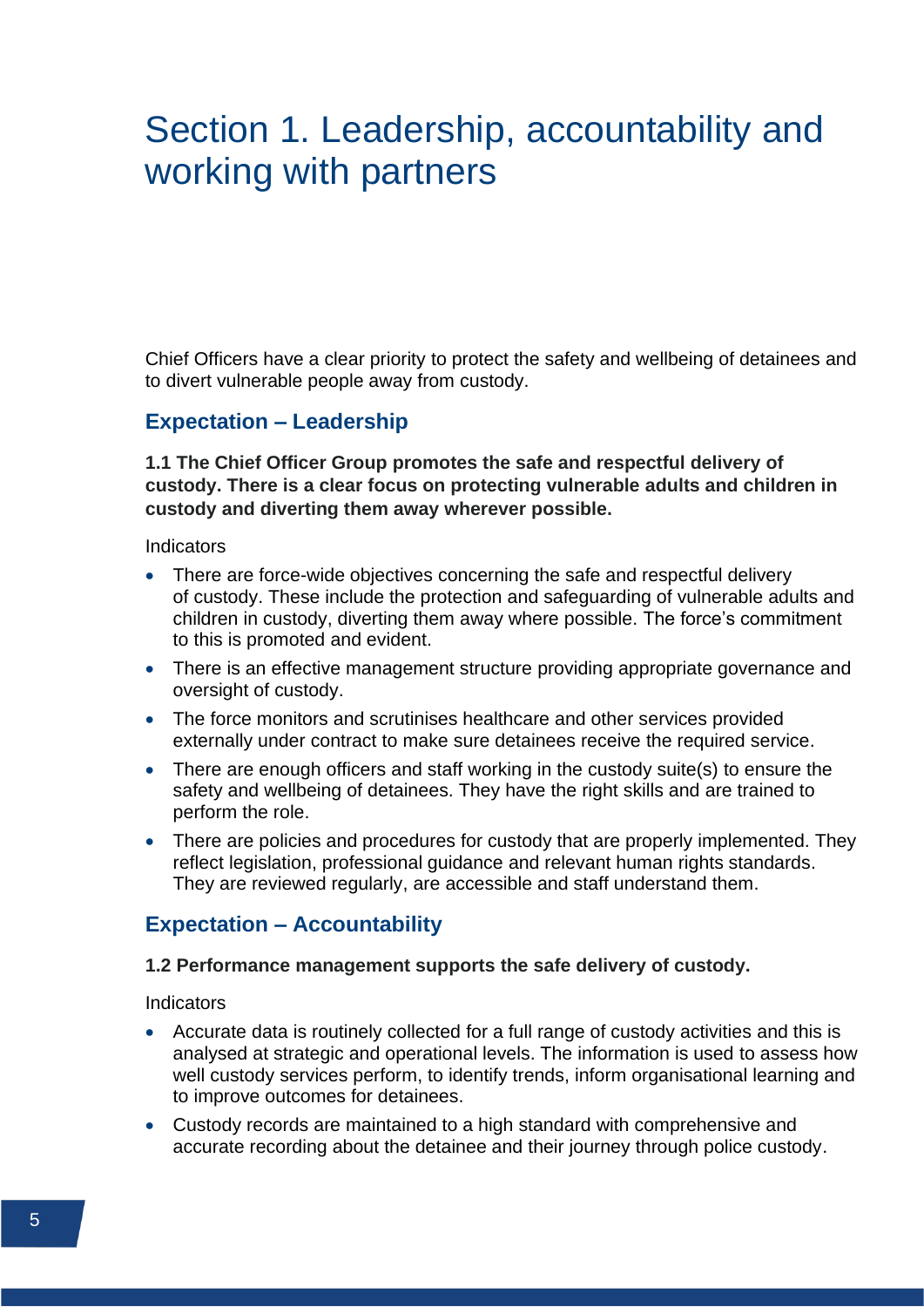- Quality assurance processes are used effectively to promote and ensure the safe and respectful treatment of detainees, to improve practice and inform the continuing professional development of staff.
- The force has governance arrangements to assure itself, the police and crime commissioner (PCC), and the public that the use of force in relation to detention and custody is necessary, safe and proportionate.
- Effective mechanisms are in place to learn from adverse incidents and to establish and promote effective working practices.

#### **1.3 The force understands its obligations under the Equality Act 2010, including the public sector equality duty. It promotes respect for people from all backgrounds and with diverse needs. It assesses that outcomes for all detainees are fair.**

#### Indicators

- There are accurate data and effective monitoring systems in place to identify any unfair or potential unfair treatment of detainees while in custody.
- Information on the throughput of detainees and services provided to them is collected by ethnicity and other protected characteristics. Any disproportionality of treatment is identified and assessed. The reasons for any over or under-representation of particular groups are understood and actions taken to address any concerns.
- The force seeks external challenge to inform its assessments of whether custody provision is fair for all detainees.
- Custody services are represented in force-wide equality governance arrangements and are held accountable for ensuring the fair treatment of detainees.
- Staff have been trained to recognise and meet the needs of people who have diverse needs and/or one or more of the protected characteristics under the equality legislation.
- Staff are confident to challenge and report unfair or discriminatory treatment and the force's leadership takes appropriate action to address this.

#### **1.4 The force is open to effective external scrutiny.**

- The Chief Officer Group reports routinely to the PCC on custody, with relevant management information and data. This includes the use of force and equality and diversity information about detainees.
- The force responds to issues and complaints raised by independent custody visitors (ICVs). This includes dealing with immediate complaints and issues raised during visits.
- The force uses feedback from ICVs appropriately. There are regular and formal opportunities for the ICV scheme to raise issues with senior officers.
- The force works with advisory groups who have an interest in police custody, to provide independent scrutiny of custody services and achieve better outcomes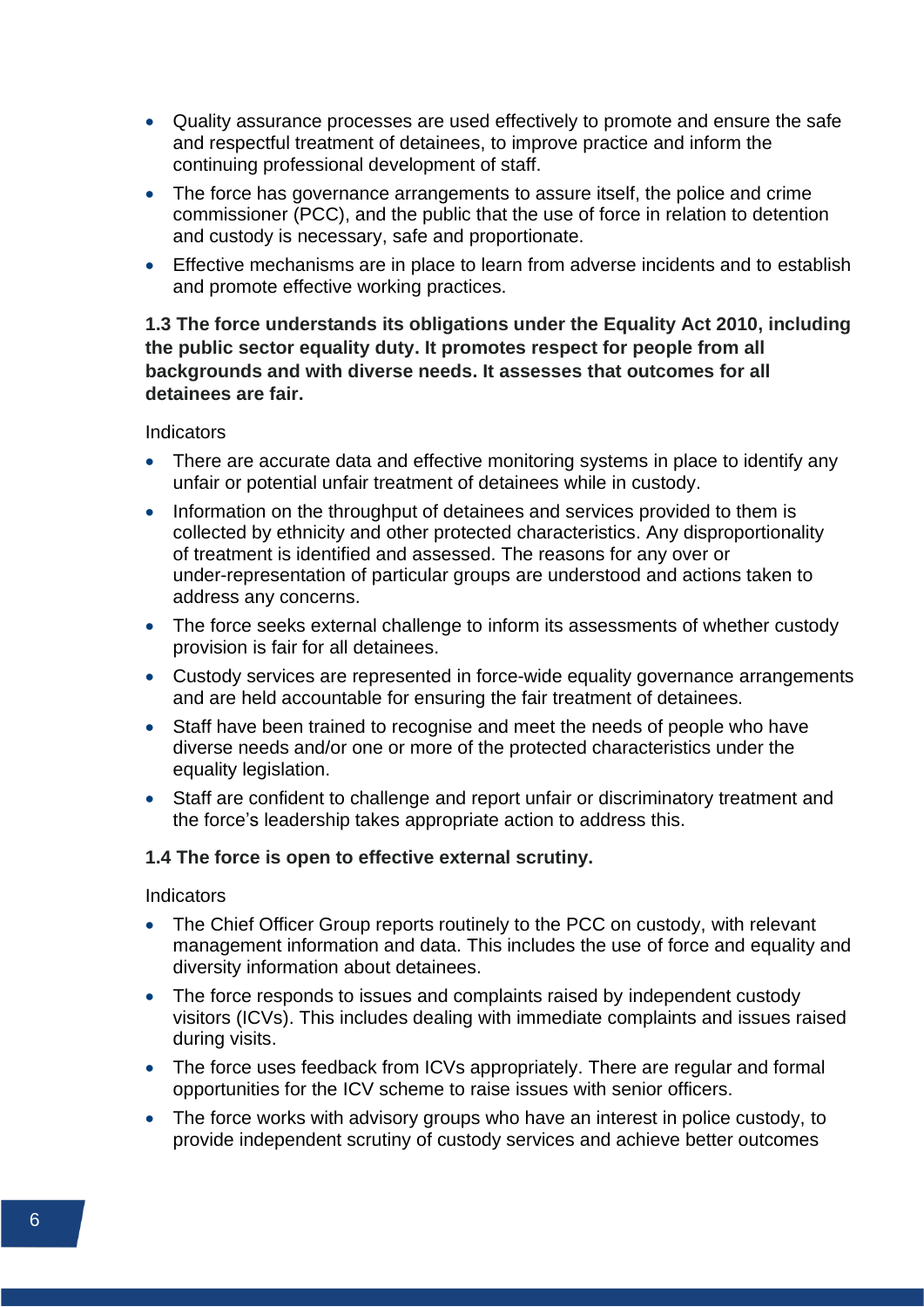for detainees. It seeks to learn from their expert knowledge, making changes when needed.

## <span id="page-9-0"></span>**Expectation – Working with partners**

**1.5 The force works with partner services at a senior level to enable the diversion of vulnerable adults and children away from custody, and to protect their welfare when in custody.**

**Indicators** 

- The force prioritises diverting vulnerable adults and children away from custody. It agrees shared objectives with senior managers in partner services to avoid the detention and criminalisation of vulnerable adults and children.
- The force ensures there are effective multi-agency arrangements to help divert people with mental ill-health and children away from custody and to protect them when they are in, and when they leave, custody.
- The force works with other agencies, including statutory, voluntary and charitable services, to develop schemes to help divert vulnerable adults – especially those with mental ill-health – and children away from custody to prevent them from entering (or re-entering) the criminal justice system.
- The force and its partners evaluate the success of diversion schemes and the outcomes achieved.

References

- ICCPR 10 (1)
- CRC 3, 37, 40
- CCLEO 2, 3, 6
- BOP 1, 4, 5, 7, 9, 29
- PPMI 1, 2, 20
- $\bullet$  ICESCR 12(1)
- ECHR 3
- UNCAT 10, 11, 12, 13, 16
- BPUF 1, 15
- CERD 2, 5 (a), 6
- CEDAW 2, 15
- DEDRB2
- DRM 4
- DHRIN 5
- OPCAT 19, 20, 21, 22
- UNCAT 10, 11, 12, 13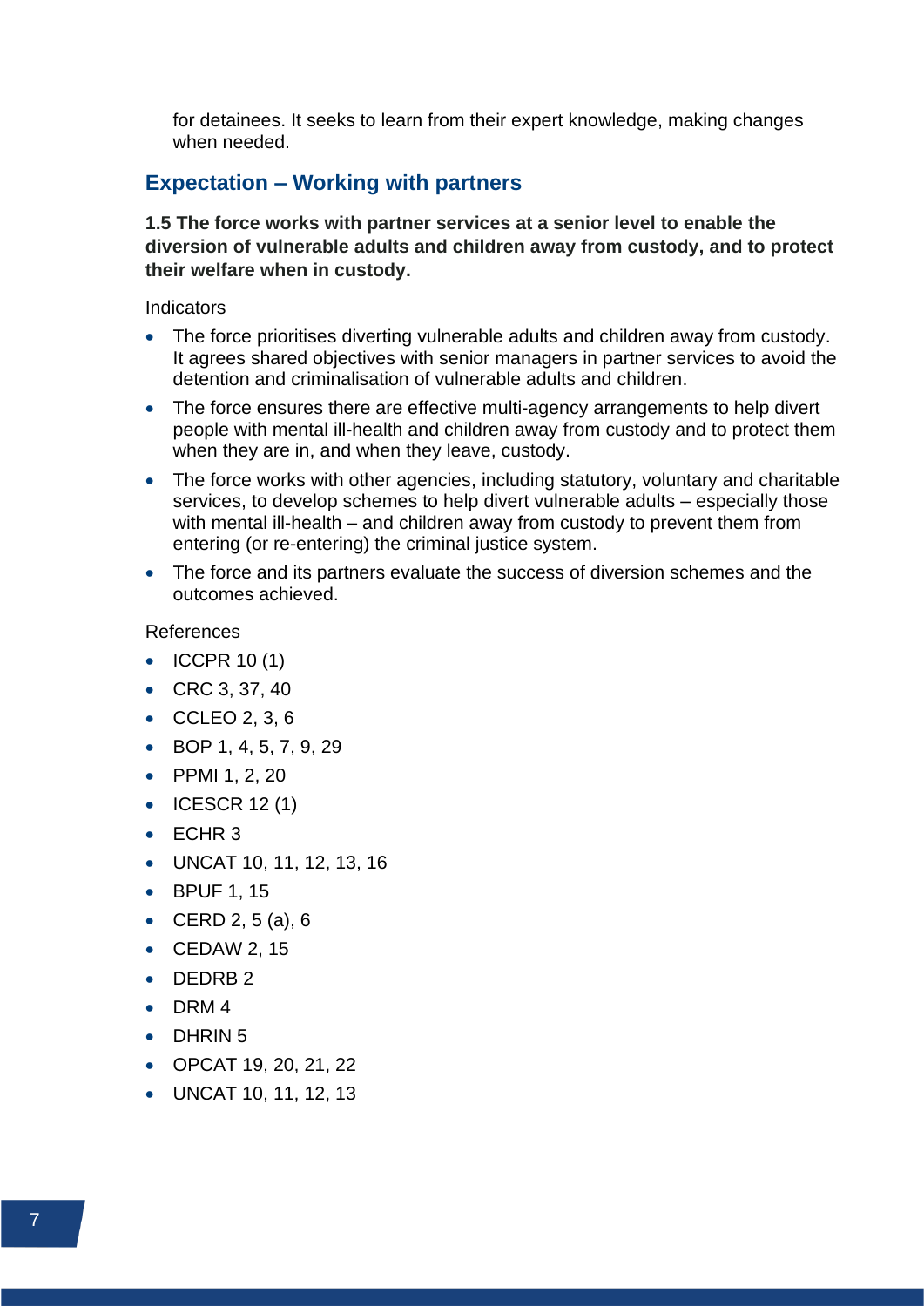## <span id="page-10-0"></span>Section 2. Pre-custody: first point of contact

Police officers and staff actively consider alternatives to custody. They effectively identify vulnerabilities that may increase individuals' risk of harm. They divert children and vulnerable adults away from custody when detention may not be appropriate.

### <span id="page-10-1"></span>**Expectation – Assessment and diversion at first point of contact**

#### **2.1 From the individual's first point of contact with the police, officers and staff consider diverting them away from custody, recognising and taking account of a person's vulnerability and individual circumstances.**

- All police officers and staff understand and are trained in the needs of vulnerable adults and children to help divert them away from custody when appropriate and prevent them from entering the criminal justice system where possible.
- Frontline officers receive relevant and timely information from call handlers and dispatchers to help them assess an individual's risk and vulnerability.
- There are arrangements to help police officers and staff identify individuals with known vulnerabilities and relevant history. This includes access to multi-agency information and advice.
- Police officers are familiar with and use alternatives to custody.
- Police officers recognise all children as vulnerable due to their age and only arrest when all other options have been explored.
- Police officers take full account of an individual's vulnerability when deciding what action to take when responding to an incident.
- Where mental ill-health is a concern, police officers apply current mental health legislation and professional practice in their decision-making.
- Police officers and staff have easy access to mental health services for guidance and support when dealing with individuals with mental ill health.
- The force has systems in place to make sure detainees are transported safely to custody and this meets their individual needs, for example, because of gender, age or disability.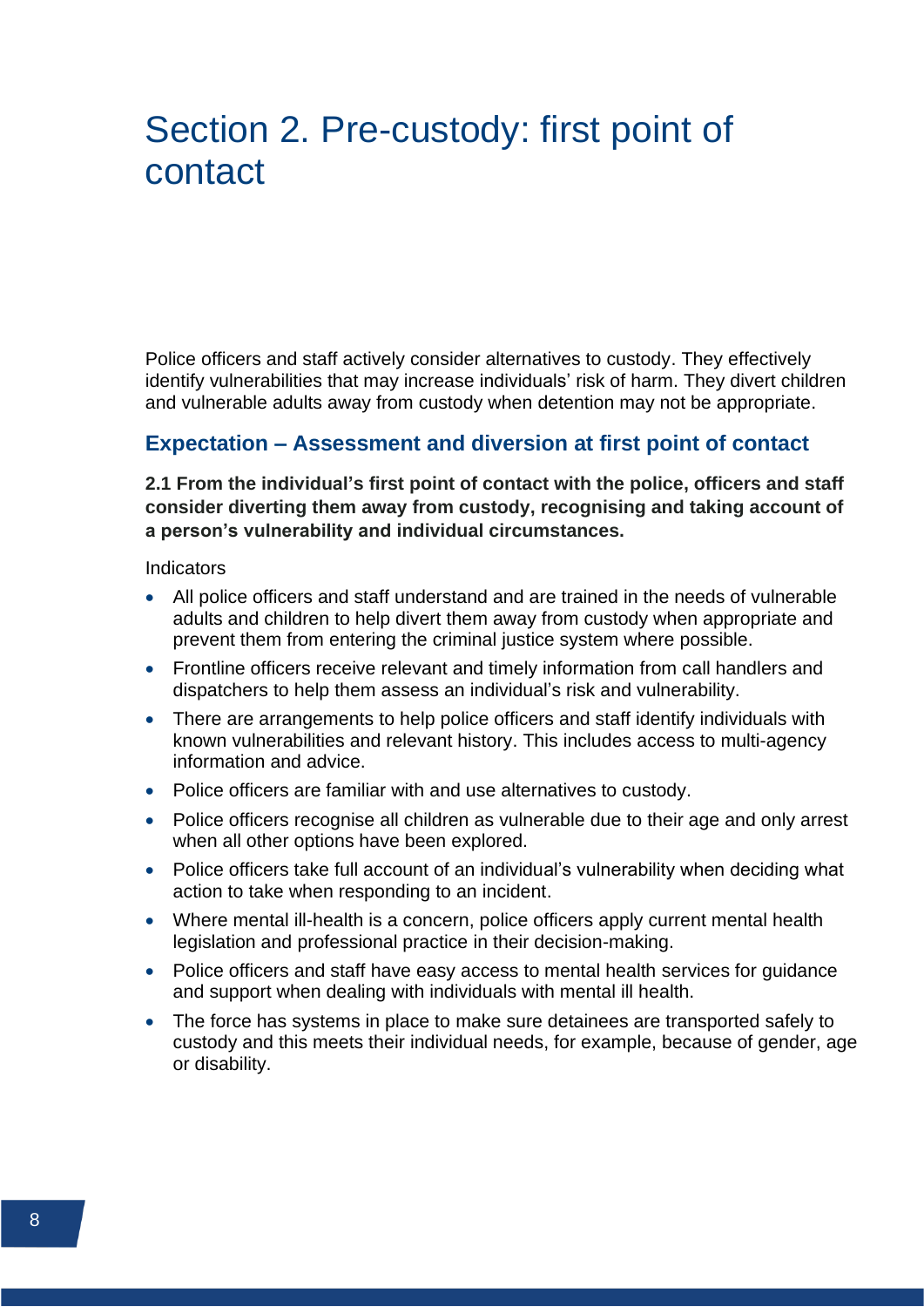References

- ICCPR 10 (1)
- UNCAT 10, 11, 12, 13 16
- CRC 3, 37, 40
- CCLEO 2, 3, 6
- BOP 1, 29
- BPUF 1, 4, 5, 18, 19, 20
- PPMI 1, 2, 20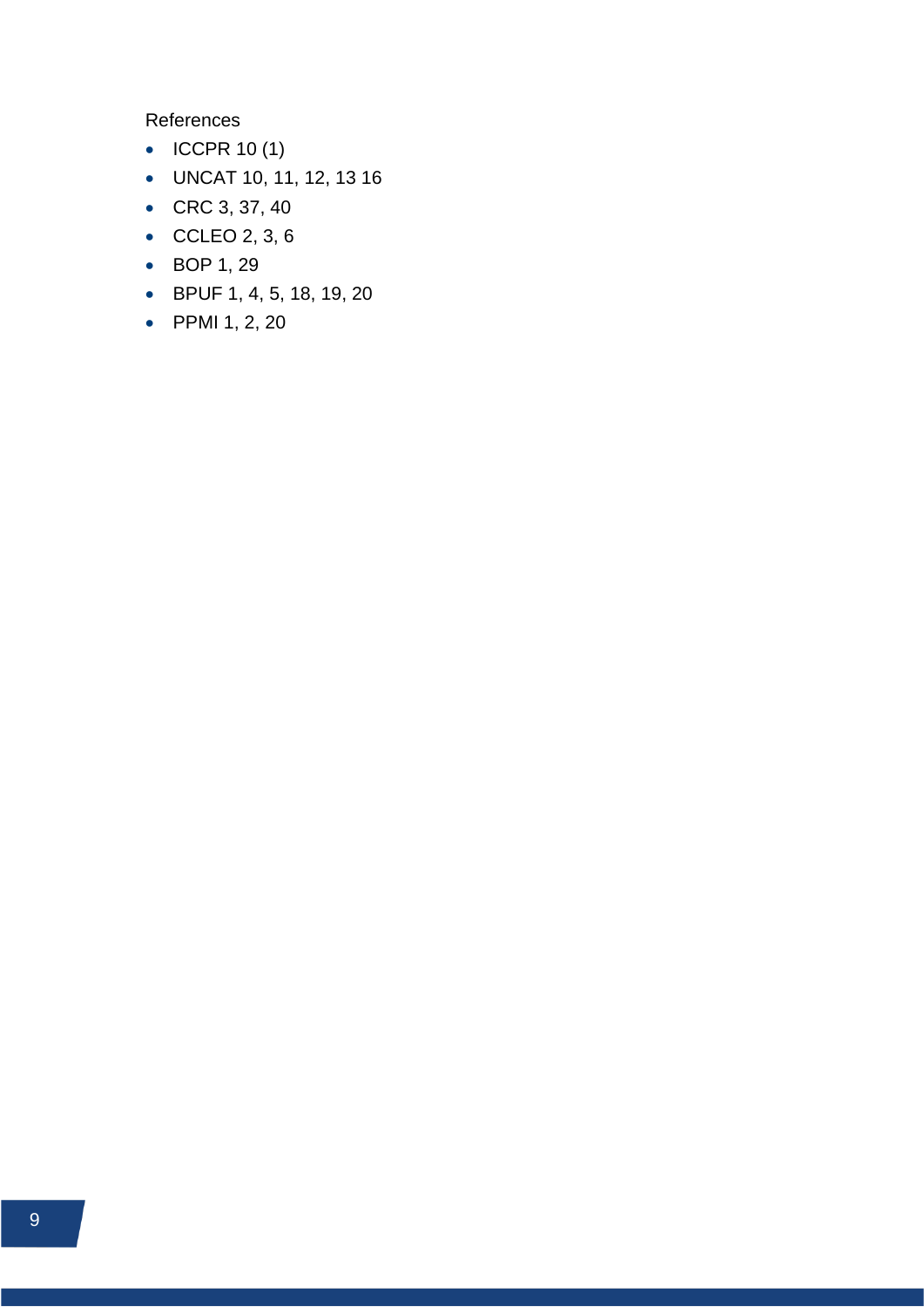## <span id="page-12-0"></span>Section 3. In the custody suite: booking in, individual needs and legal rights

Detainees are treated respectfully in the custody suite and their individual needs are identified and met. Detainees' risks are identified at the earliest opportunity and managed effectively. Detention is appropriately authorised. Detainees are informed of their legal rights and can freely exercise these rights while in custody.

### <span id="page-12-1"></span>**Expectation – Respect**

#### **3.1 Detainees are treated respectfully and with dignity while in custody.**

**Indicators** 

- Police officers and staff interact and engage with detainees courteously and all detainees are treated respectfully and with dignity during their detention.
- Detainees are able to disclose confidential information (for example, relating to their health, hygiene or welfare), or any situation or condition that makes them vulnerable, in private. They are able to speak with a member of staff of the same sex if they want to.
- Staff recognise the stress that detainees may be feeling and take account of this when communicating and dealing with them.
- Detainees are made aware that CCTV operates in the suites, including in cells. They are told where cameras are in cells and how their privacy is ensured.

### <span id="page-12-2"></span>**Expectation – Meeting individual and diverse needs**

#### **3.2 Staff recognise and meet the individual and diverse needs of all detainees.**

- Staff understand their obligations under the Equality Act 2010. They have a good understanding of and can meet the individual and diverse needs of detainees.
- There are enough female custody staff members readily available to provide appropriate care and facilities that meet the welfare needs of detained women. Menstrual care products are routinely offered and provided, without detainees having to ask. These are suitable for the individual's needs and they are able to use them with sufficient privacy.
- Reasonable adjustments are made for detainees with disabilities, including non-physical disabilities. Staff respond to any signs or information that a detainee may have neurodiverse needs and tailor their treatment and communication accordingly.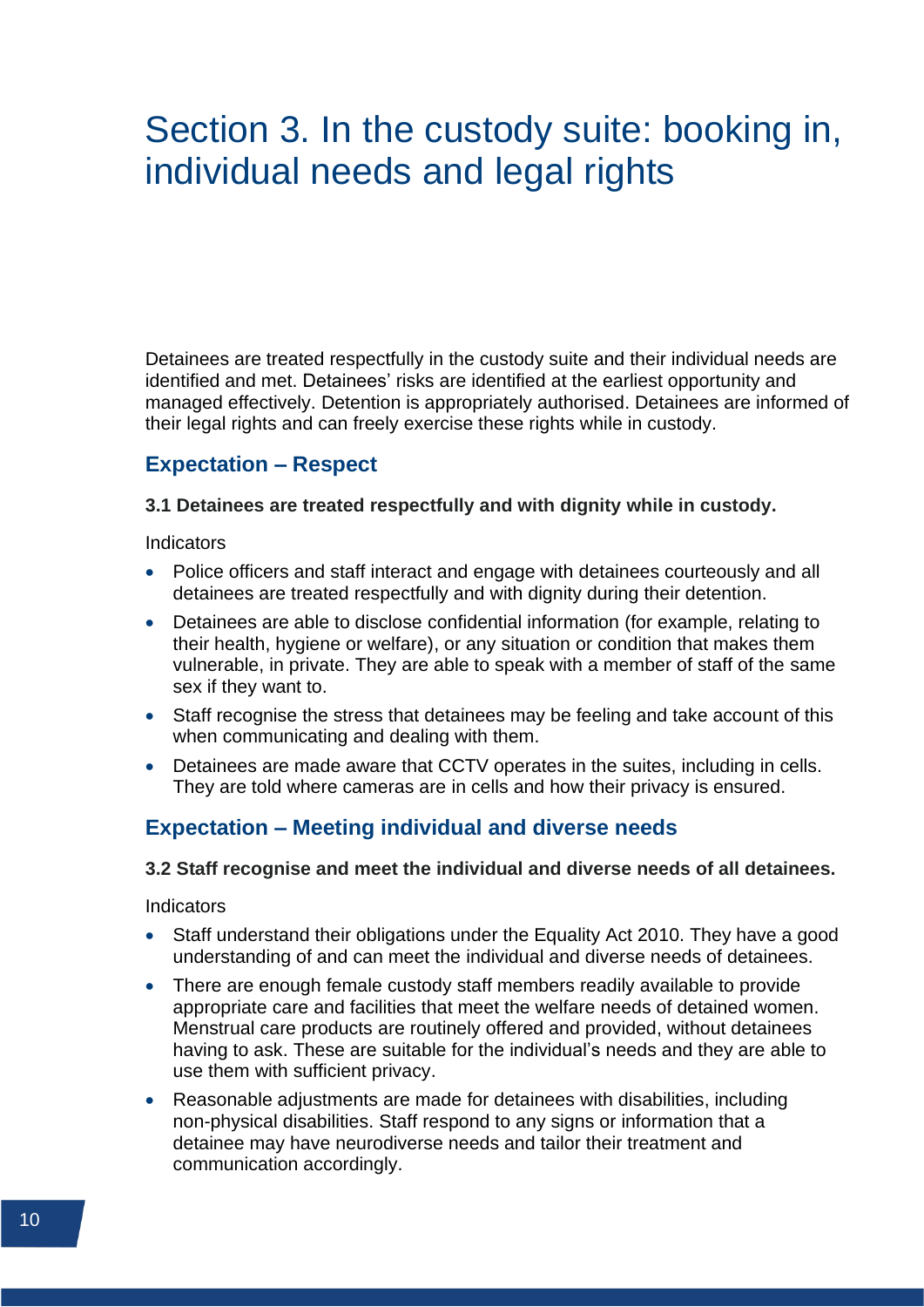- There is a range of religious observance materials readily available to allow detainees to observe their faith while in custody.
- Detainees should be searched in a way that is sensitive to their religion and culture and that takes account of gender and gender identity.
- There is provision for detainees to access information, including their legal rights and entitlements, in a language and format they can easily understand, for example, easy read format. Detainees are helped with clear explanations by staff when needed.
- Translation and interpreting services are readily available and used to help detainees with limited English understand their rights and custody processes.
- Telephone translation is conducted privately and uses suitable equipment.

### <span id="page-13-0"></span>**Expectation – Risk assessments**

**3.3 All detainees are held safely and any risk they pose to themselves and/or others is competently assessed, managed and kept under review.**

- Detainees are not made to wait outside the police station in vehicles. Delays in booking detainees into custody are minimised and there is an ongoing risk assessment of all detainees during any delays.
- Officers and staff effectively assess and respond to any risk detainees pose to themselves and/or others.
- Officers and staff use all existing up-to-date information about a detainee, including detail from arresting officers, to complete a risk assessment. They make sufficient enquiries to establish whether there is any additional information they should be aware of to reduce the risk of harm to the detainee or others.
- Police officers and staff listen to detainees and are alert to and understand the impact of detention, particularly for those detainees identified as vulnerable. They provide effective support to help detainees cope with their detention.
- All officers and staff understand the different ways in which detainees may present with mental ill-health, neurodiverse needs and other vulnerabilities and they respond appropriately.
- Care plans and observation levels reflect presenting risk. Assessments are ongoing and reviewed throughout the period of detention. Any changes, and the reasons for these, are recorded.
- Custody officers identify the risks posed by detainees under the influence of alcohol, drugs or other substances and set observation levels that reflect these. This is clearly recorded on the custody record.
- Custody staff understand the purpose and importance of regular monitoring and rousing of detainees under the influence of alcohol, drugs or other substances. This is carried out in line with professional guidance.
- Officers and staff have knowledge and understanding of self-harm and know how to support detainees at risk of harming themselves or others.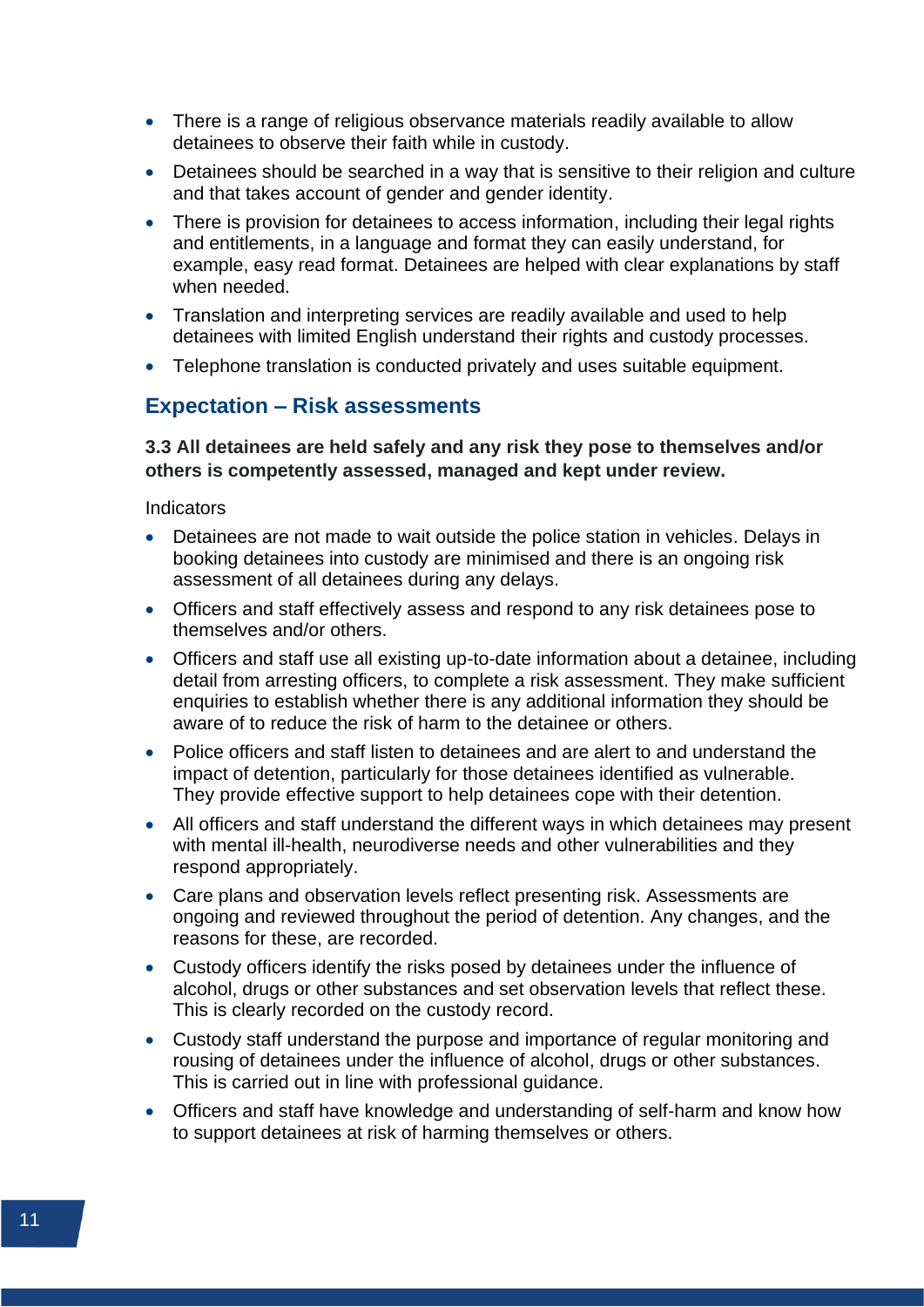- The removal of clothing to manage self-harm is based on an individual risk assessment and used as a last resort when all other options have been considered.
- Officers and staff involve health services as needed to assess and manage risks presented by detainees. Relevant health care information is recorded on the custody record, including any medication provided or required.
- Staff explain to detainees how to use the cell call bell. Staff promptly respond to call bell activations from detainees.
- All custody staff carry anti-ligature knives at all times.
- Handovers involve all custody staff where possible, are recorded and conducted in private. They result in the accurate sharing of relevant information.

## <span id="page-14-0"></span>**Expectation – Individual legal rights – detention**

**3.4 Detention is appropriately authorised, understood by detainees and lasts no longer than is necessary.**

- The grounds and necessity for detention are established and recorded, and detention is appropriately authorised by trained custody officers. Custody officers understand and recognise the needs of vulnerable adults and children and make decisions that take these needs into account.
- Alternatives to custody are considered to avoid unnecessary detention.
- Detainees are provided as soon as possible with enough information for them to understand the reason(s) and necessity for their arrest. This is clearly explained in the presence of the detainee and a written record is kept.
- Written translations of essential documents that explain custody procedures are available and provided to detainees when needed (Annex M of PACE Code C).
- Cases are progressed to minimise the time detainees spend in custody. Officers use information about a detainee's vulnerability and any risks this poses to prioritise cases.
- Forces finalise investigations during the first period of detention wherever possible. Where this is not possible, the force uses bail or release under investigation (RUI) to release the detainees without undue delay.
- Applicable bail periods are authorised by an appropriate senior officer and any bail conditions are necessary and proportionate to the risk posed by the detainee. Conditions are manageable and any restrictions placed on the detainee can be justified.
- Detainees held under immigration legislation are either released or transferred to immigration detention facilities at the earliest opportunity to keep their time in police custody as short as possible.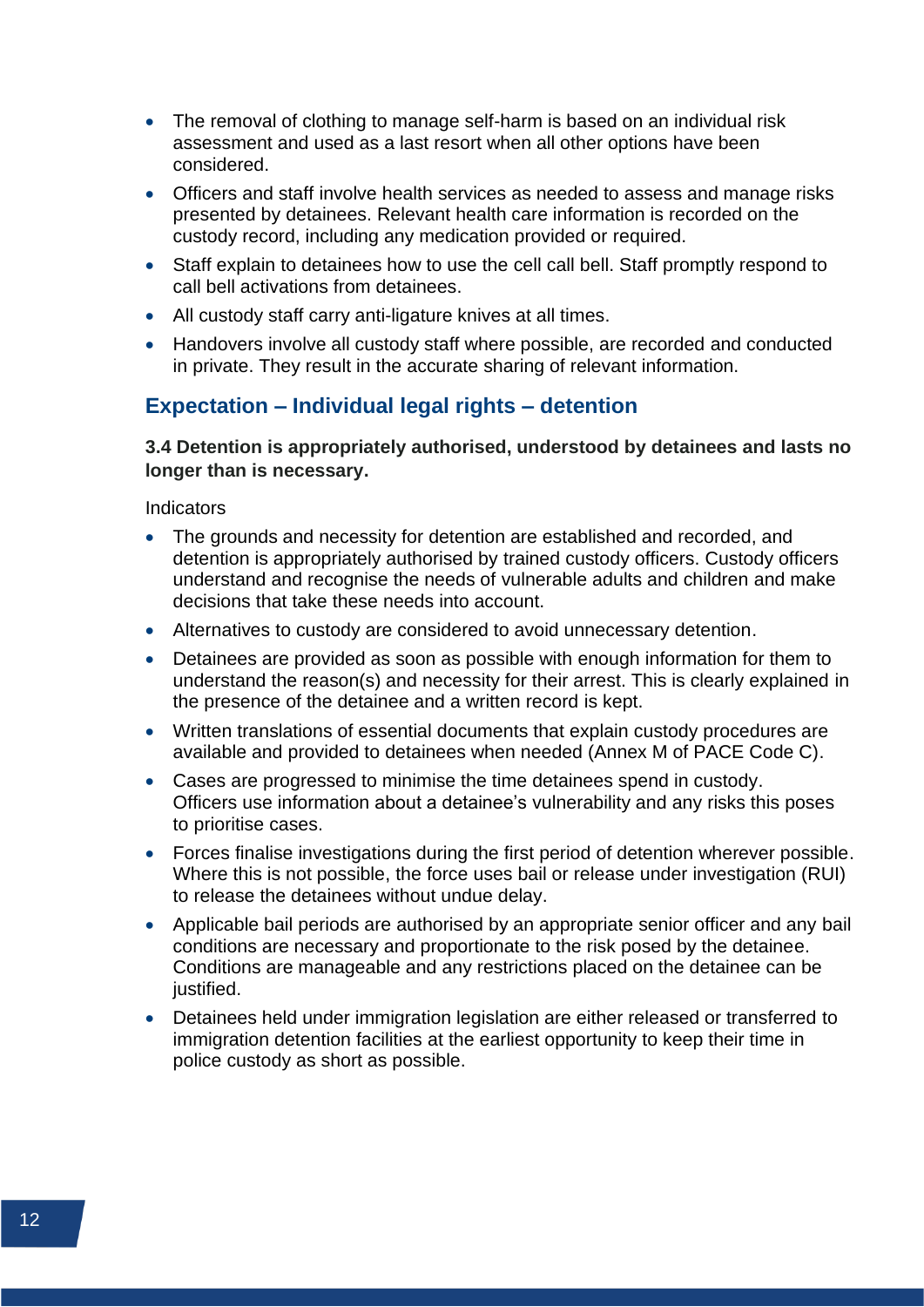## <span id="page-15-0"></span>**Expectation – Individual legal rights – detainees' rights and entitlements**

#### **3.5 Detainees understand and receive their rights while in police custody.**

**Indicators** 

- Custody officers clearly explain to detainees their rights and entitlements.
- Custody officers make sure that they tell detainees they have the right to:
	- have somebody informed of their arrest;
	- have legal representation of their choice or to have independent legal representation provided; they are able to speak with their legal representative in private, free of charge and as soon as possible; if a detainee declines the right to speak to a legal representative, the reasons for this are recorded;
	- consult the codes of practice (a copy of this is available to detainees); and
	- communicate with their relevant consulate, embassy or high commission on request (applicable to foreign nationals).
- Where detainees wish to exercise these rights, custody officers make sure this happens promptly.
- If there are any reasons to delay a detainee's rights and entitlements, there is appropriate justification and authorisation and this is recorded on the custody record. When these reasons no longer apply, the detainee must be able to exercise their rights and entitlements at the earliest opportunity.
- All detainees receive a copy of, and are helped to understand, their rights and entitlements and are provided with these in a format they can understand.
- Police officers notify foreign embassies of a detainee's detention as required by the agreed protocols.
- Detainees or their legal representatives are able to obtain a copy of their custody record.
- Detainees are not interviewed while under the influence of alcohol, drugs or other substances, or if they are medically unfit, unless there are exceptional circumstances. In this case, a record is made of those circumstances.
- Detainees are informed about the force retention and disposal policy for DNA, biometric samples, fingerprints and custody images (photos).

## <span id="page-15-1"></span>**Expectation – Reviews of detention**

**3.6 Reviews of detention are carried out by appropriately authorised officers and conducted in the best interests of the detainee to make sure that ongoing detention is necessary.**

**Indicators** 

• Police officers of an appropriate rank conduct reviews of detention in accordance with legislation.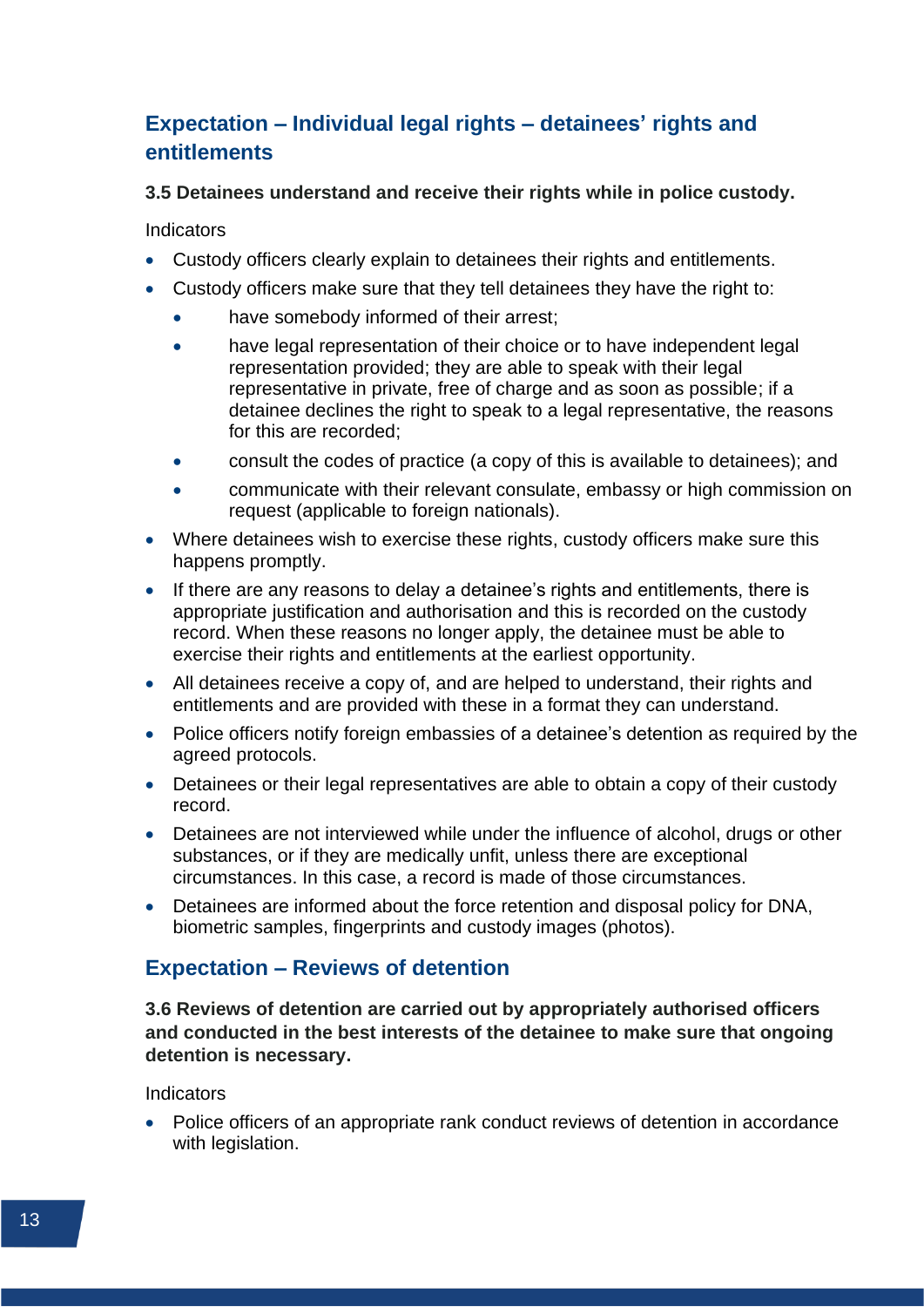- Reviews are conducted in the best interests of the detainee to ensure that ongoing detention is necessary. They are conducted in line with required timescales and focus on the interests of the detainee and progression of the case.
- Detainees are reminded of the reasons for their arrest and are informed why continued detention is necessary. Their continuing rights are clearly explained, and welfare needs discussed. This is clearly recorded.
- Reviews are conducted in person for vulnerable adults and children, unless there is adequate justification not to do so. This is clearly recorded in the custody record.

## <span id="page-16-0"></span>**Expectation – Complaints**

#### **3.7 Detainees know how to make a complaint and can do so before they leave police custody.**

Indicators

- Complaints procedures are well promoted. Detainees know how to complain and are provided with relevant information in a format they understand.
- Complaints are taken and recorded before detainees leave custody. The complaints procedure is explained to them and they are provided with relevant information.
- Detainees are not discouraged or deterred in any way from complaining. They are also not subjected to any form of intimidation or disadvantaged in any way because they have made a complaint.
- Detainees are not discouraged from or disadvantaged in any way as a result of speaking to HMICFRS or HMI Prisons inspectors or independent custody visitors (ICVs). ICVs inform HMICFRS/HMI Prisons inspectors of any repercussions for detainees outside inspections.

References

- ICCPR 9,  $9(2)$ , 10 (1), 14, 14(3)
- CCLEO 2, 6
- BOP 1, 5, 9, 10, 11, 12, 13, 14, 15, 16, 17, 18, 29, 33, 38, 39
- PPMI 1, 2, 10, 13, 14, 16(2) 20
- ICESCR 12
- CEDAW 2, 15 (1)
- CERD 2, 5(a), 6
- CRPD 1, 2, 3
- DEDRB 2, 4
- ECHR  $5, 6 (3), 8$
- DHRIN  $5$  (c)
- BPRL 1, 5, 6, 7, 8
- CRC 3, 40
- OPCAT 19, 21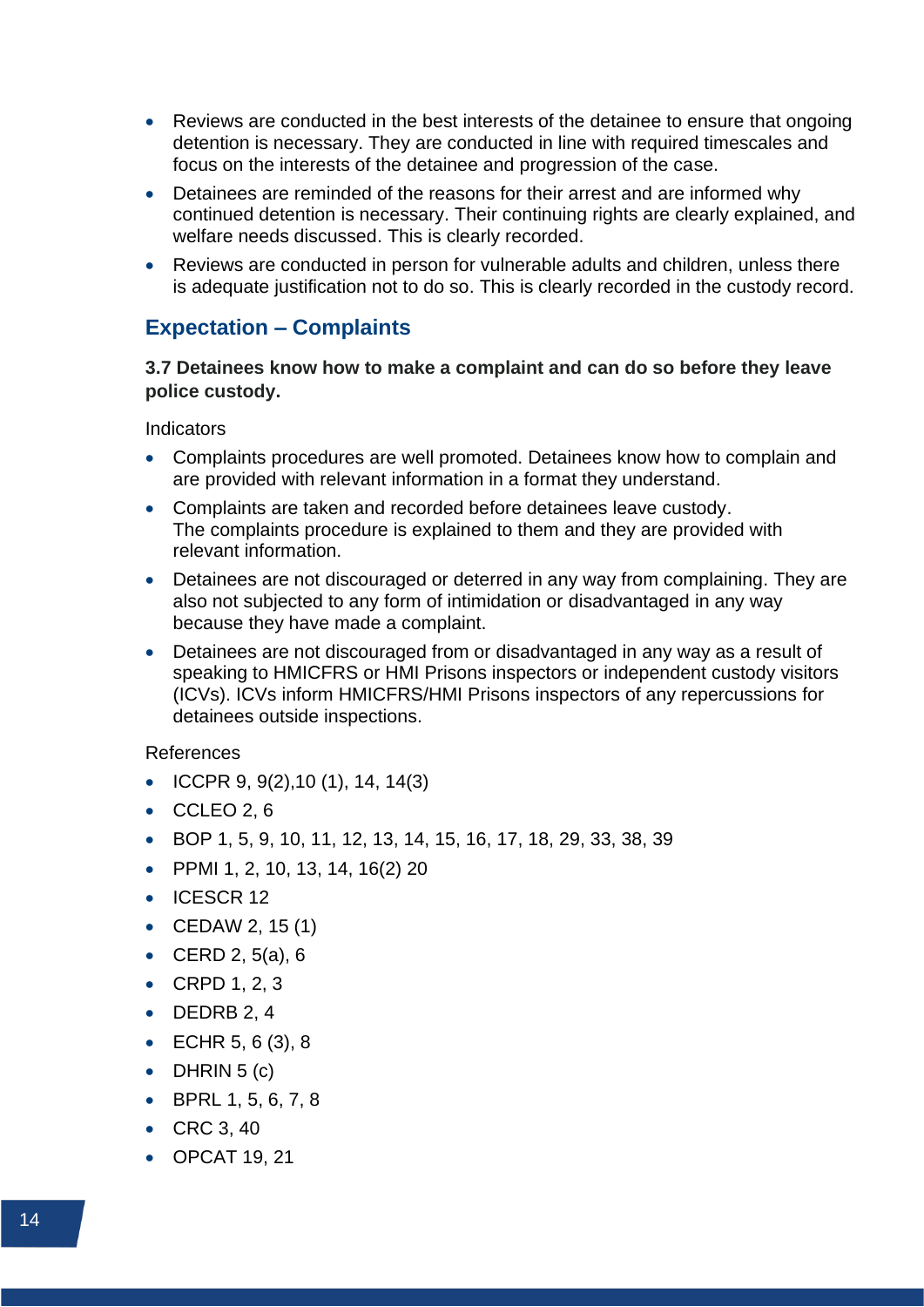## <span id="page-17-0"></span>Section 4. In the custody cell, safeguarding and health care

Detainees are held in a safe and clean environment, which protects their safety during custody. If force is used on a detainee this is as a last resort. Their care needs are met, and children and vulnerable adults are protected from harm. They have their physical and mental health, and any substance misuse, needs met.

### <span id="page-17-1"></span>**Expectation – Physical environment**

#### **4.1 Detainees are held in a custody suite that is safe and in a good state of repair.**

**Indicators** 

- Cells and communal areas are clean, free from potential ligature points and graffiti, of a suitable temperature and well ventilated, with access to natural light. Staff carry out daily cell checks to maintain these standards and keep accurate up-to-date records that are subject to routine monitoring. Any defects are repaired promptly.
- There are effective arrangements to keep cells clean and to remove any biological hazards. This includes regular deep cleaning and having appropriate hygiene measures in place.
- All cells are equipped with working call bell systems that cannot be permanently muted.
- CCTV throughout the suite has enough coverage and quality to offer adequate protection for detainees, staff and visitors to custody.
- Staff understand fire safety policies and procedures and can safely evacuate the custody area in the event of an emergency. Physical evacuations are regularly practised and recorded.

### <span id="page-17-2"></span>**Expectation – Use of force**

**4.2 Any force used in custody is lawful, necessary and proportionate, used as a last resort and subject to robust accountability. It is carried out by trained staff using approved techniques.**

Indicators

• There are clear policies and guidance for the use of force in custody.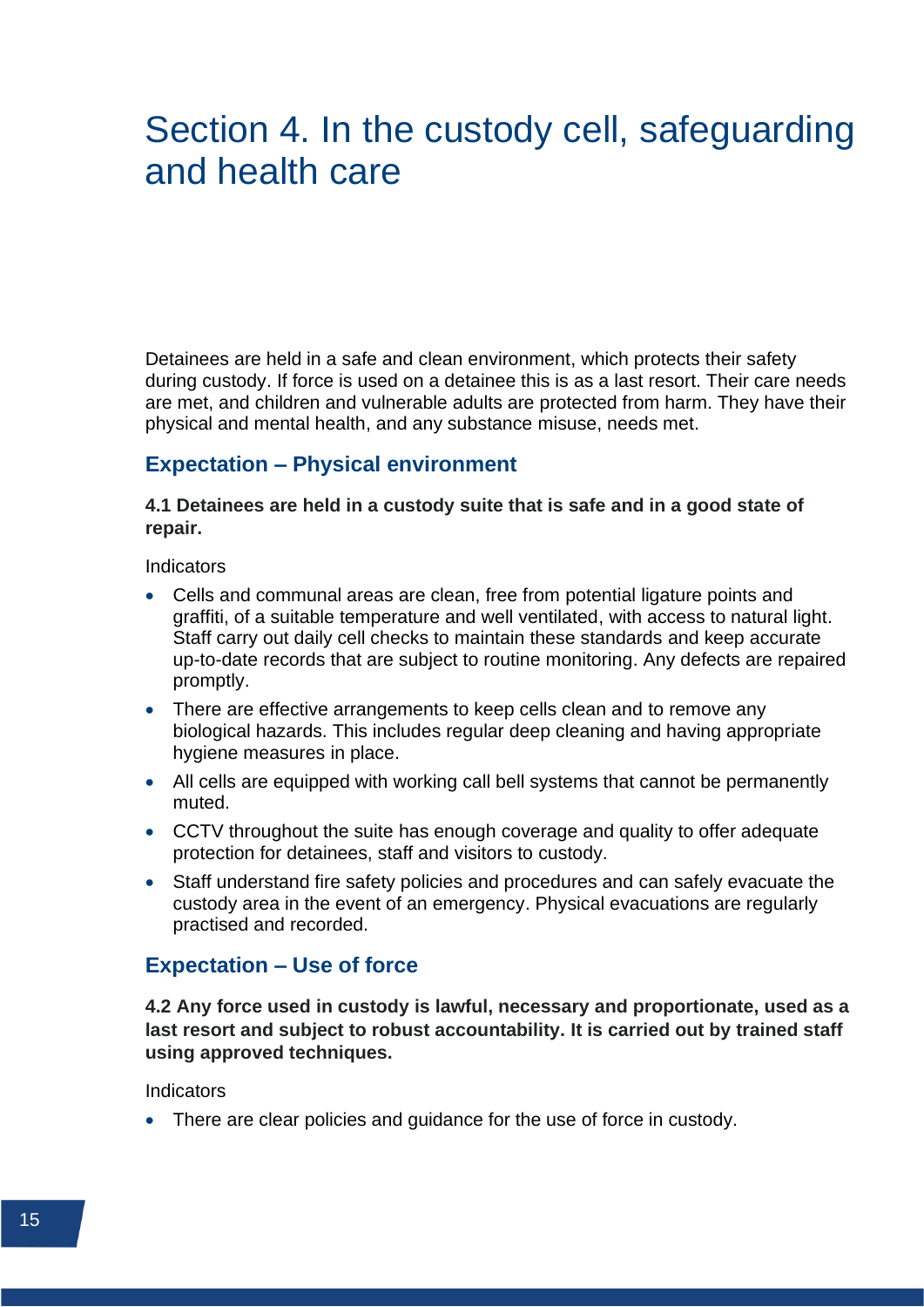- All staff are trained in de-escalation techniques and seek to avoid using force on detainees where possible.
- Where force is used, staff only use approved techniques in line with force policies and their training, with no more force and for no longer than is necessary and proportionate.
- Only approved control and restraint equipment is used, with sufficient scrutiny by senior officers to assure its use was appropriate.
- Force is avoided for the removal of clothing from detainees because of risks of self-harm. Other ways of managing these risks are considered instead.
- Use of force within custody suites, and the control and restraint equipment used, is documented within the individual custody record. A separate 'use of force' form is submitted by each officer/staff member involved that clearly explains what happened and why force was used.
- Staff are aware of the risks associated with particular forms of restraint and how these risks can be minimised. When force is used on detainees, their health needs are considered and they are examined by an appropriately qualified health care practitioner if necessary. Where a detainee asks to see a health care practitioner this is arranged promptly.
- Only age-appropriate and approved restraint techniques are used for children. When force is used on children, they are always examined promptly by an appropriately qualified health care practitioner.
- A health care practitioner should be involved, and present when possible, when detainees in need of mental health care are restrained for their own or others' safety.
- Strip-searching is conducted only when necessary. It is appropriately authorised, with a written record of the justification. It is carried out in private by members of staff of the same sex (in the presence of an appropriate adult if required) and monitored at a senior level to ensure appropriate use. For children, a strip search should be authorised by an officer at the rank of inspector or above.
- Use of force incidents in custody are recorded accurately and reported into the governance structures. There are quality assurance arrangements to show that the force used was lawful and proportionate.

#### <span id="page-18-0"></span>**Expectation – Detainee care**

#### **4.3 Detainees have their care needs met.**

- Detainees are offered and provided with enough and varied nutritious food and drink to ensure their welfare and to meet their dietary, cultural and religious needs.
- Detainees can use the toilet with respect for their privacy. Toilet paper is routinely provided (subject to an individual risk assessment) and detainees can easily access hand washing facilities.
- Detainees can maintain cleanliness and are offered, and provided with, showers. Suitable alternative clothing, including underwear, is available to them.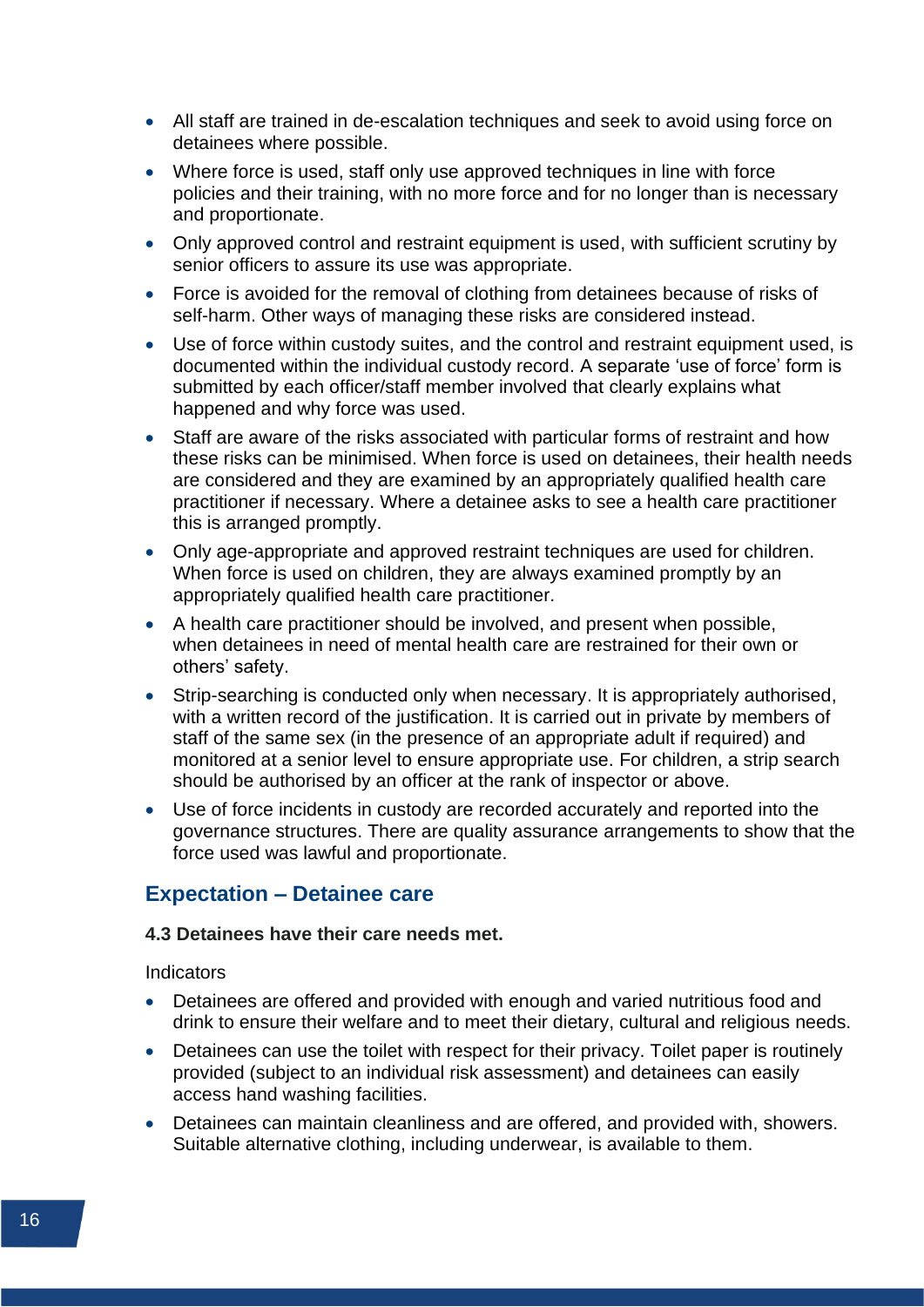- Detainees are made comfortable and warm through the provision of a clean mattress, pillow and blankets.
- Detainees are offered and provided with outside exercise to allow them access to fresh air.
- Detainees' welfare is catered for by providing distraction activities to help relieve boredom and reduce their anxiety.
- There is a selection of reading materials in good condition to meet a wide range of age and language requirements. These are routinely offered and given to detainees.
- Detainees, particularly children and vulnerable adults, are given the opportunity to have visits by family members and/or appropriate agencies that can provide support.

## <span id="page-19-0"></span>**Expectation – Safeguarding children and vulnerable people**

#### **4.4 Detainees are protected from harm and neglect.**

**Indicators** 

- Staff are trained in safeguarding and have the knowledge needed to protect vulnerable groups in their care. This includes arrangements for support from appropriate adults and making suitable referrals to partner agencies.
- Current government and local guidance about safeguarding children and adults is accessible and safeguarding procedures are understood and used by all staff.
- Custody officers take account of safeguarding concerns (for example, disclosure of abuse, welfare concerns) as part of their in-custody and post-release assessments, making sure that appropriate arrangements are in place.

## <span id="page-19-1"></span>**Expectation – Appropriate adults**

#### **4.5 Children and vulnerable adults receive early support from appropriate adults (AAs).**

- The force works actively with local partners to ensure the provision of independent and effective appropriate and suitably vetted adults for vulnerable adults and children. Provision is available 24 hours a day.
- The parents or guardians of those under 18 are considered first for the role of appropriate adult whenever they are willing and able and suitable, and where the circumstances of the case don't exclude their use. They are given written guidance on the role and are encouraged to actively protect the child's rights.
- Appropriate adults are called at the earliest opportunity and asked to attend to provide support in helping the detainee understand their rights and entitlements. The request for an AA and their arrival time is recorded. Any delays in securing or the arrival of an appropriate adult are appropriately escalated and the details recorded.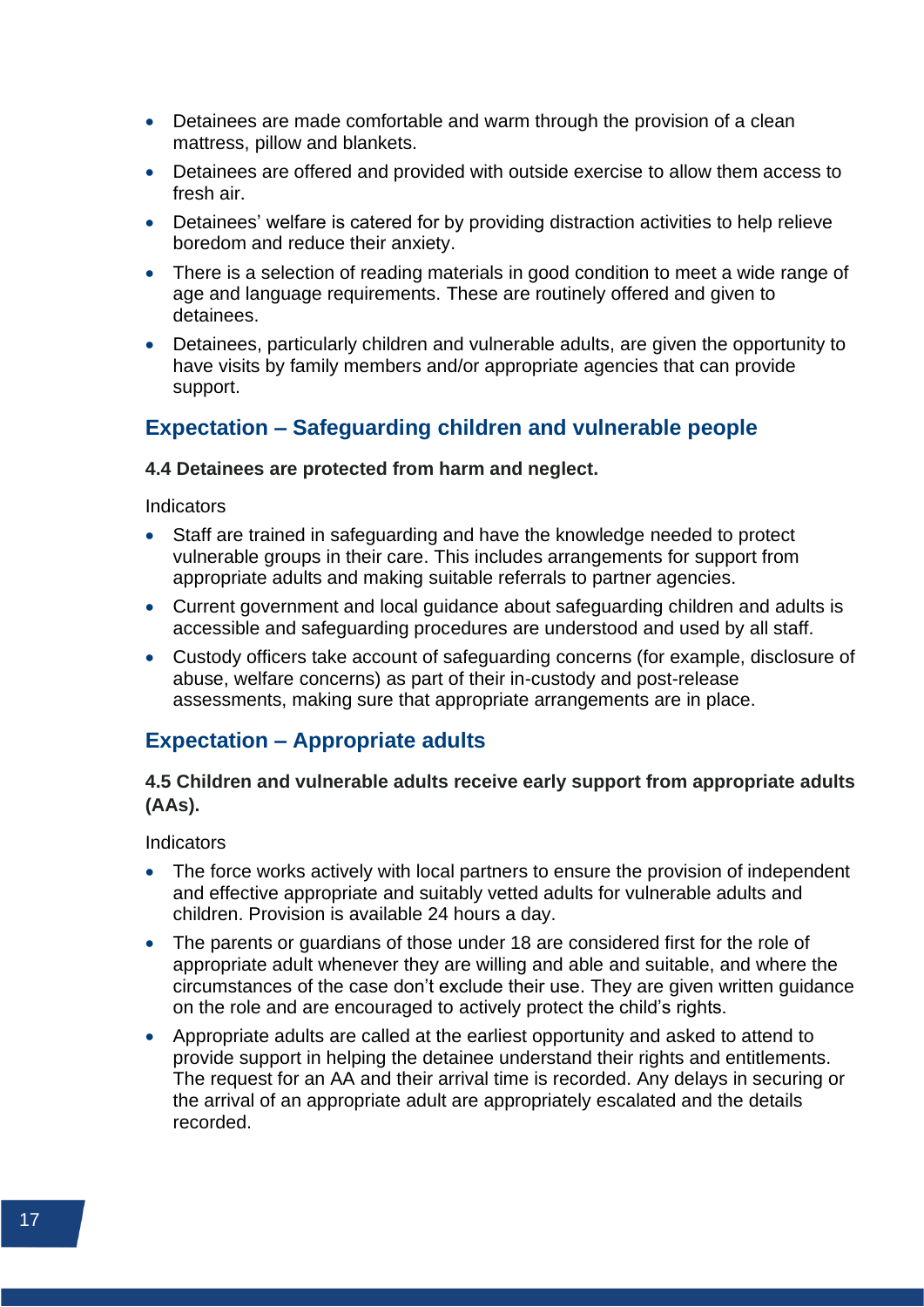- Custody officers ensure that adult detainees who are vulnerable are appropriately identified and receive the support of an appropriate adult.
- Adequate facilities are available to ensure that appropriate adults can speak to children or vulnerable adults in private and remain with them, if this is agreed as necessary, to ensure their welfare.
- The force collects data about the provision of appropriate adults, including who performed the role (for example, parents/guardians, youth offending team or social worker). The data includes waiting times and which aspects of the custody process the AA was present for. It is collated and analysed to assess whether the service is meeting the needs of children and vulnerable adults.

### <span id="page-20-0"></span>**Expectation – Children**

**4.6 Children are kept safe in custody and treated according to their needs. They are held for the minimum time possible and not overnight, except as a last resort.**

- Children are diverted from custody where possible.
- Parents or guardians or those responsible for the welfare of detained children are informed of a child's detention and the grounds for this at the earliest opportunity.
- Risk assessments take account of and respond to the distinct needs of children. Particular attention is given to recognised risks associated with:
	- looked after children;
	- disabilities, including neurodiverse conditions and communication difficulties;
	- health conditions and substance misuse;
	- a history of abuse or exploitation; and
	- those in custody for the first time.
- Girls under the age of 18 are allocated and informed of the identity of a named female officer who they can speak to and who is responsible for overseeing their welfare needs while detained.
- Children are kept safe in custody, and in a way that minimises the effect that the custody environment may have on them. They are kept separate from adult detainees where possible. Where appropriate, children are not held in a cell.
- Children are offered age-appropriate activities to help reduce any anxieties and help them pass the time.
- Custody officers actively seek to minimise the time children spend in custody. Alternatives to custody are considered if investigations cannot be progressed promptly.
- Children are released to their parent/guardian or those responsible for their welfare. Where this isn't possible and/or there are safeguarding concerns, there are effective arrangements with the local authority to ensure the child's safety and wellbeing.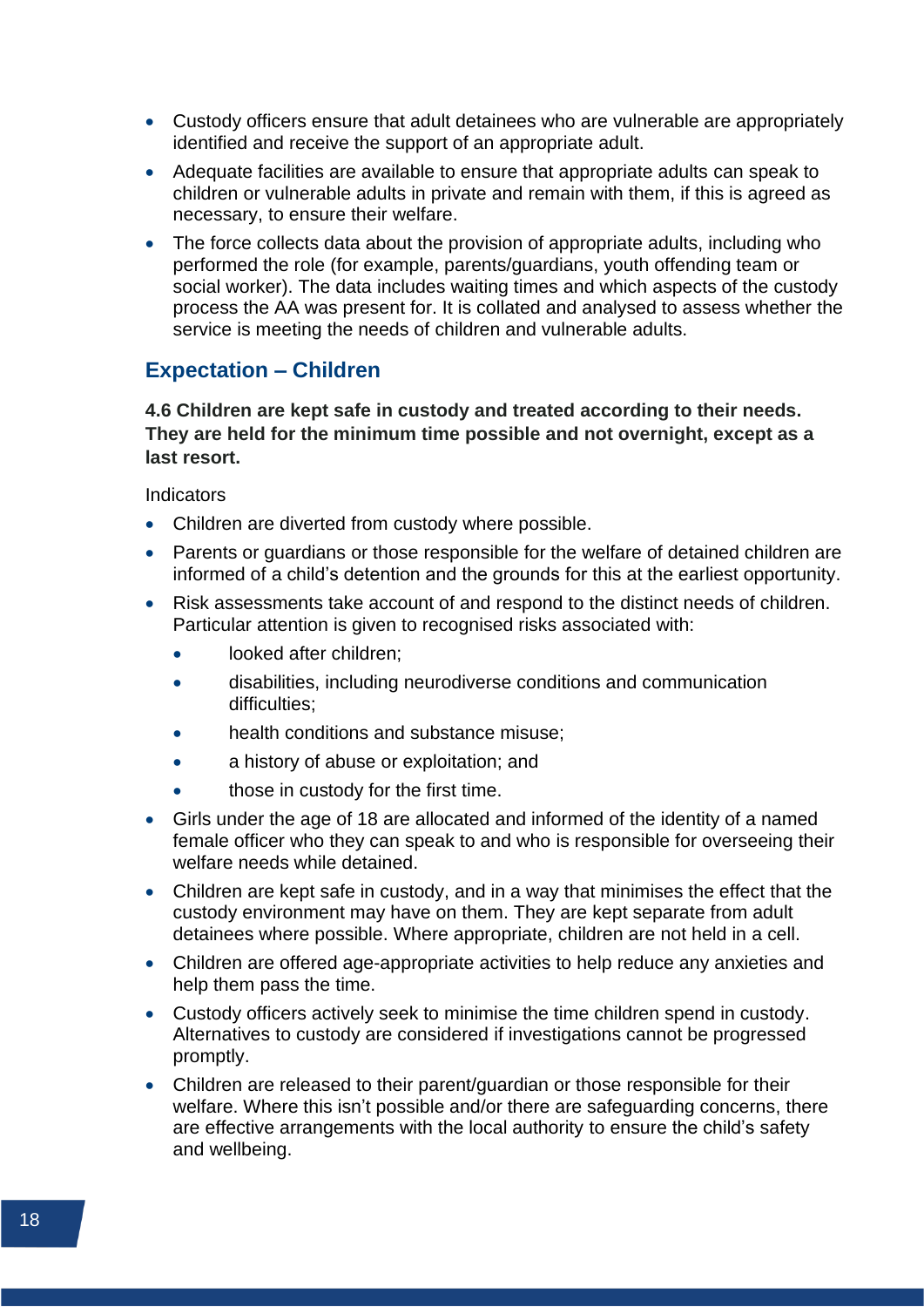- There is close monitoring with partner agencies of all children who are detained in custody overnight to establish the circumstances of each case and whether overnight detention could have been avoided.
- Children charged and refused bail are transferred to alternative appropriate or secure accommodation arranged through the local authority. Where children remain in custody because of a lack of alternative accommodation this is monitored at an operational level and addressed strategically with partner agencies.

## <span id="page-21-0"></span>**Expectation – Healthcare**

#### **4.7 Detainees in police custody have access to well managed health services characterised by informed commissioning, oversight and robust governance.**

- The requirement for health services for detainees in police custody is informed by health needs assessments to ensure that the services commissioned are suited to meeting patients' needs.
- Health and substance misuse service providers are registered with relevant regulatory authorities and the services provided comply with current regulations.
- The force oversees, at a strategic level, the health services provided. Health data is monitored and scrutinised to make sure the service meets the needs of detainees and to inform future improvements. This includes health response times in seeing detainees; use of mental health legislation prior to police custody; response times for assessments under mental health legislation while in police custody; and the timeliness of transfers to mental health facilities.
- Health service providers are held to account for rectifying breaches of performance and making improvements so that health outcomes for detainees are optimised.
- Clinical governance arrangements enable continual improvements in the quality of patient care by effective partnership working, and the auditing and monitoring of standards.
- Patients know how to make a complaint about health services and can do so before they leave custody. Patient's comments and complaints are analysed and used to inform learning.
- Competent health care practitioners are available to respond to detainees' health needs 24 hours a day. Practitioners receive ongoing training, regular documented supervision and support to maintain their competencies.
- Health care practitioners and substance misuse workers are sensitive to detainees' diverse circumstances and needs. Detainees whose first language isn't English have access to professional language interpretation to help their understanding.
- Information-sharing protocols maintain medical confidentiality between necessary agencies so that patients receive continuity of care while in custody, on transfer and after release.
- Clinical rooms within the custody suite meet infection control compliance standards and are fit for purpose. The facilities enable private clinical consultations to take place and are furnished to preserve the dignity of patients during clinical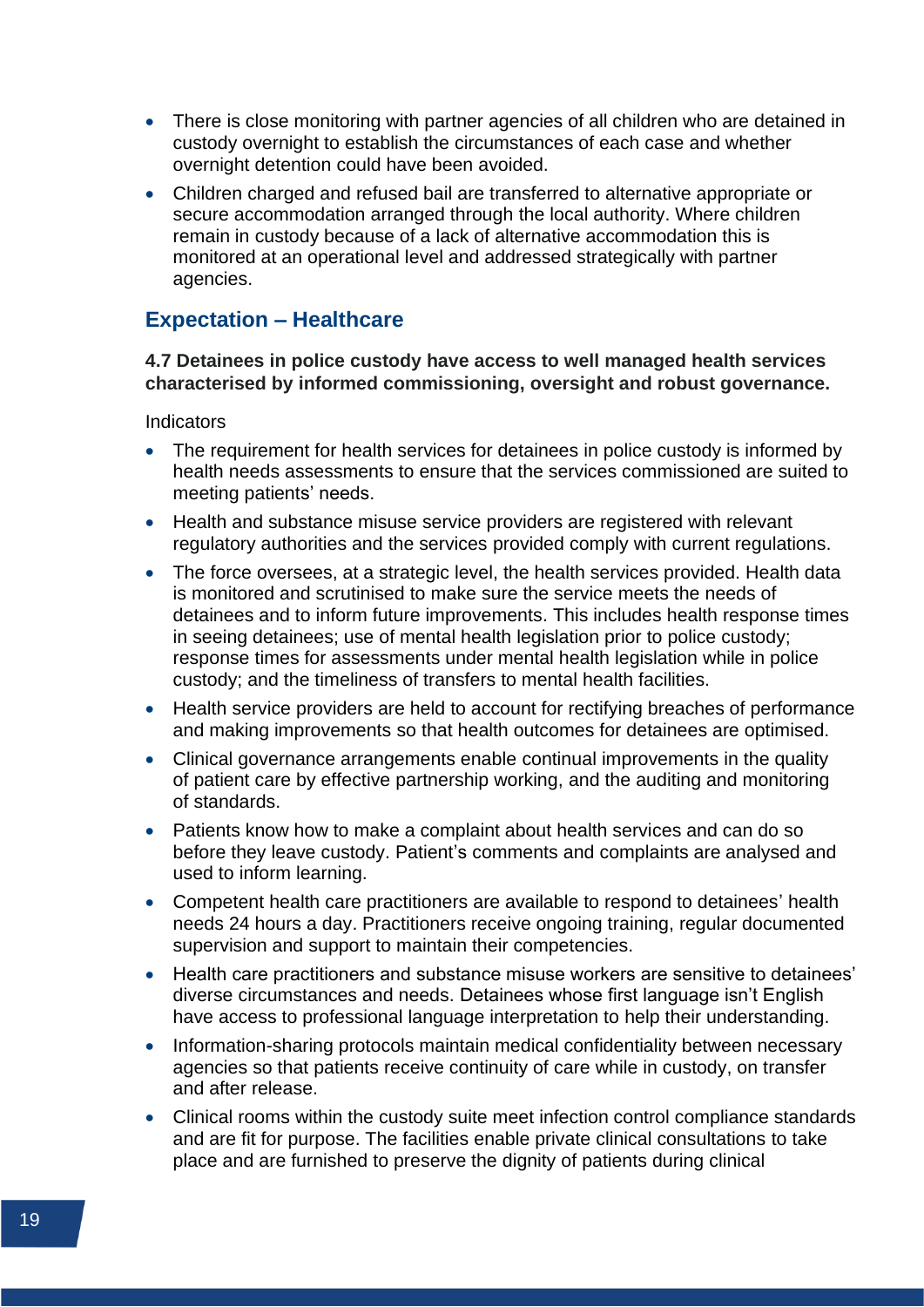examination. Clinical rooms are suitable for taking forensic samples that are free of contamination.

- First aid, emergency resuscitation and medical equipment in the custody suite and clinical rooms are easily accessible, maintained, regularly checked and ready for use. Custody staff and health care practitioners know where to find emergency equipment and how to use it in line with their training.
- Local and serious health incidents are reported and investigated in accordance with national patient safety guidelines. Principles associated with the duty of candour are applied. Lessons are learned and shared with staff, partner organisations, and commissioners for national oversight.
- Health care practitioners are competent in recognising vulnerabilities in patients who require safeguarding and they contribute to/make appropriate onward referrals to specialist health and/or safeguarding services.
- All detainees, including those with protected characteristics and from minority groups, have equal access to health care practitioners.

## <span id="page-22-0"></span>**Expectation – Physical health**

**4.8 Patients receive timely assessment and treatment, which responds to their individual needs, from respectful, compassionate and competent health care practitioners in an environment that promotes dignity and maintains privacy.**

- Health services provide enough staff, with the right skill mix, to meet patients' needs 24 hours a day.
- Health care practitioners are recognisable, professional and compassionate in approach. They treat patients with dignity and respect.
- Clinical examinations are conducted in private unless individual risk assessment suggests otherwise. There are arrangements for a chaperone to be present, if required. A patient may be seen by a health care practitioner of the gender of their choice, in non-emergency situations.
- Detainees are aware that medical confidentiality is not guaranteed prior to volunteering any information to health staff.
- Consent to medical consultations is obtained in line with national guidance. When patients lack mental capacity to decide, health care practitioners make 'best interests' decisions in accordance with legislation to ensure optimal outcomes for patients.
- Health care practitioners have access to patients' NHS clinical records. The use and storage of clinical records in police custody suites complies with up-to-date professional health care guidance. Clinical information is not recorded in police custody records and records of forensic examinations remain exclusive to health records.
- All contacts with health care practitioners are recorded in the custody record and information necessary to keep the patient safe and support treatment is shared with custody staff, including medicines provided.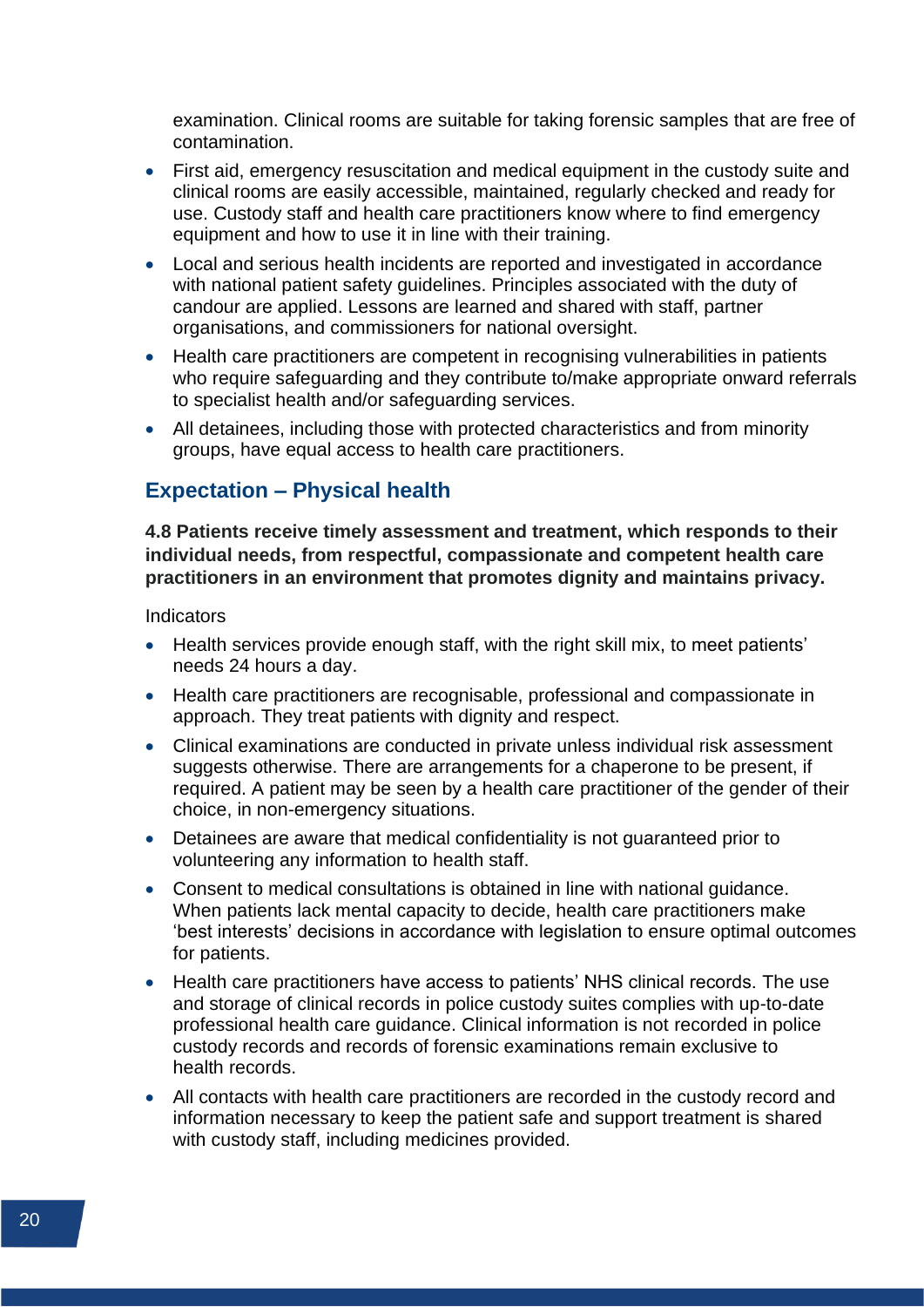- Health staff recognise and promptly report any signs of trauma, torture or other health issues that affect fitness to detain. They make all necessary referrals, including those under the National Referral Mechanism. Referrals are made with informed consent whenever possible and health staff advise the force accordingly.
- Health staff recognise risks associated with the use of restraints, actual and anticipated use of force situations in the custody suite, and advocate for the safety of the detainee.
- Subject to data-sharing legislation and guidelines, patients' health care information is shared with other relevant agencies within the bounds of medical confidentiality to promote their safe and continual care.
- Individual care and prescribed medicines are continued on transfer and release through effective liaison with other services.
- Health care information accompanying the detainee's personal escort record is transferred confidentially and clearly marked 'medical in-confidence'.

## <span id="page-23-0"></span>**Expectation – Mental health**

#### **4.9 Detainees with mental health needs are promptly identified, assessed, and referred to appropriate mental health services.**

- No one detained in the community using mental health legislation is admitted to police custody as a place of safety, unless in exceptional circumstances.
- Custody officers identify detainees with behaviours that may indicate the presence of mental health problems or other conditions and refer them to health care practitioners so that they receive the correct care and support.
- There is a clear mental health referral pathway so that detainees with potential mental health problems have timely access to appropriate mental health services.
- Patients with potential mental health problems receive timely assessment and treatment and/or case management outcomes. Consented information sharing between health and criminal justice services supports the continuation of treatment.
- Patients who require urgent specialist mental health assessment and/or treatment are promptly diverted out of police custody to a health-based place of safety.
- Effective partnerships between the force, ambulance service, health-based places of safety, mental health in-patient providers and local authority ensure that seamless and timely patient transfers take place when required.
- Patients with co-existing mental health problems and substance misuse needs receive consented, integrated care and/or referral decisions.
- Individual care and prescribed medicines are continued on transfer and release through effective liaison with other services.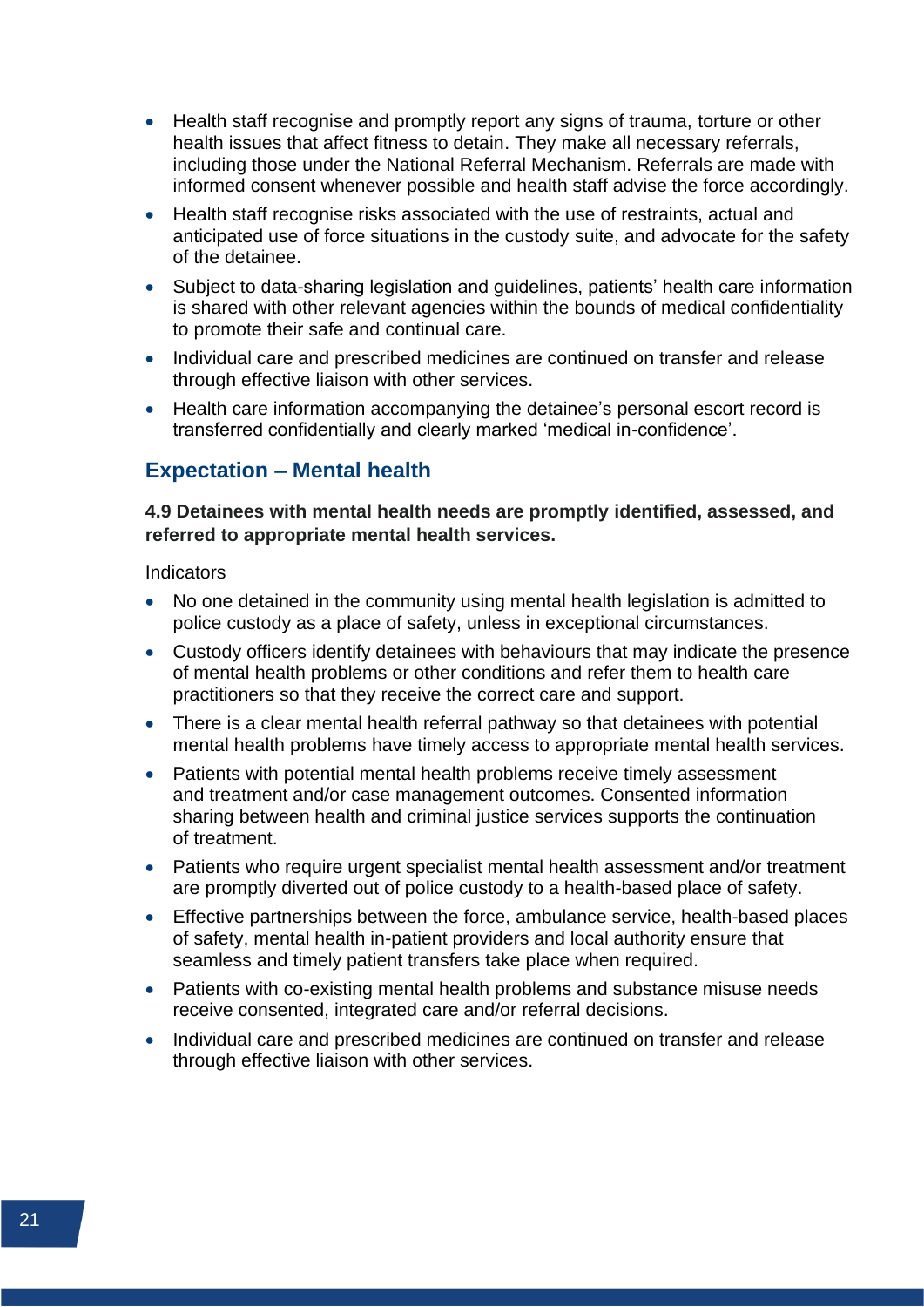## <span id="page-24-0"></span>**Expectation – Substance misuse**

#### **4.10 All detainees have access to timely drug and alcohol treatment services that meet their needs.**

Indicators

- Custody officers receive training to recognise when a detainee requires referral to substance misuse services, and there is a clear referral pathway.
- Drug and/or alcohol-dependent detainees are regularly monitored by competent staff for signs of withdrawal, using evidence-based assessment tools.
- Medicines to relieve signs and symptoms of withdrawal are prescribed and administered, as clinically indicated.
- While in custody, patients may continue opiate substitution treatment that was prescribed in the community, subject to validation. A competent prescriber is always available and treatment is not delayed.
- Access to specialist substance misuse support is provided for detainees with drug and alcohol issues. Interventions and prescribing are recorded comprehensively in clinical records and shared as necessary with other care providers, including courts, prisons and GPs.
- Patients with co-existing substance misuse needs and mental health problems receive consented, integrated care and/or referral decisions.
- Onward referrals to other agencies are made prior to release or transfer. Patients are made aware of how to access ongoing support and are given harm minimisation advice. They are also given access to naloxone on release, as clinically indicated.

## <span id="page-24-1"></span>**Expectation – Medicines management**

#### **4.11 Patients receive medicines that meet their individual needs while in custody and on transfer or release.**

- Robust governance processes are in place to ensure that the management of medicines is safe and effective. This includes monitoring of supply, prescribing trends and incidents involving medicines.
- Detainees in police custody may access self-care medicines such as paracetamol and nicotine replacement therapy safely and easily.
- Health care providers transport, handle and store medicines legally, safely and securely with effective pharmaceutical stock management and use.
- Medicines are prescribed safely in line with evidence-based practice and are reviewed regularly.
- Patients' named medicines are stored securely and individually and, where necessary, officers obtain patients' medicines from their homes.
- Medicines are administered, as prescribed, in a safe way by competent staff and appropriate administration records are made, including missed doses.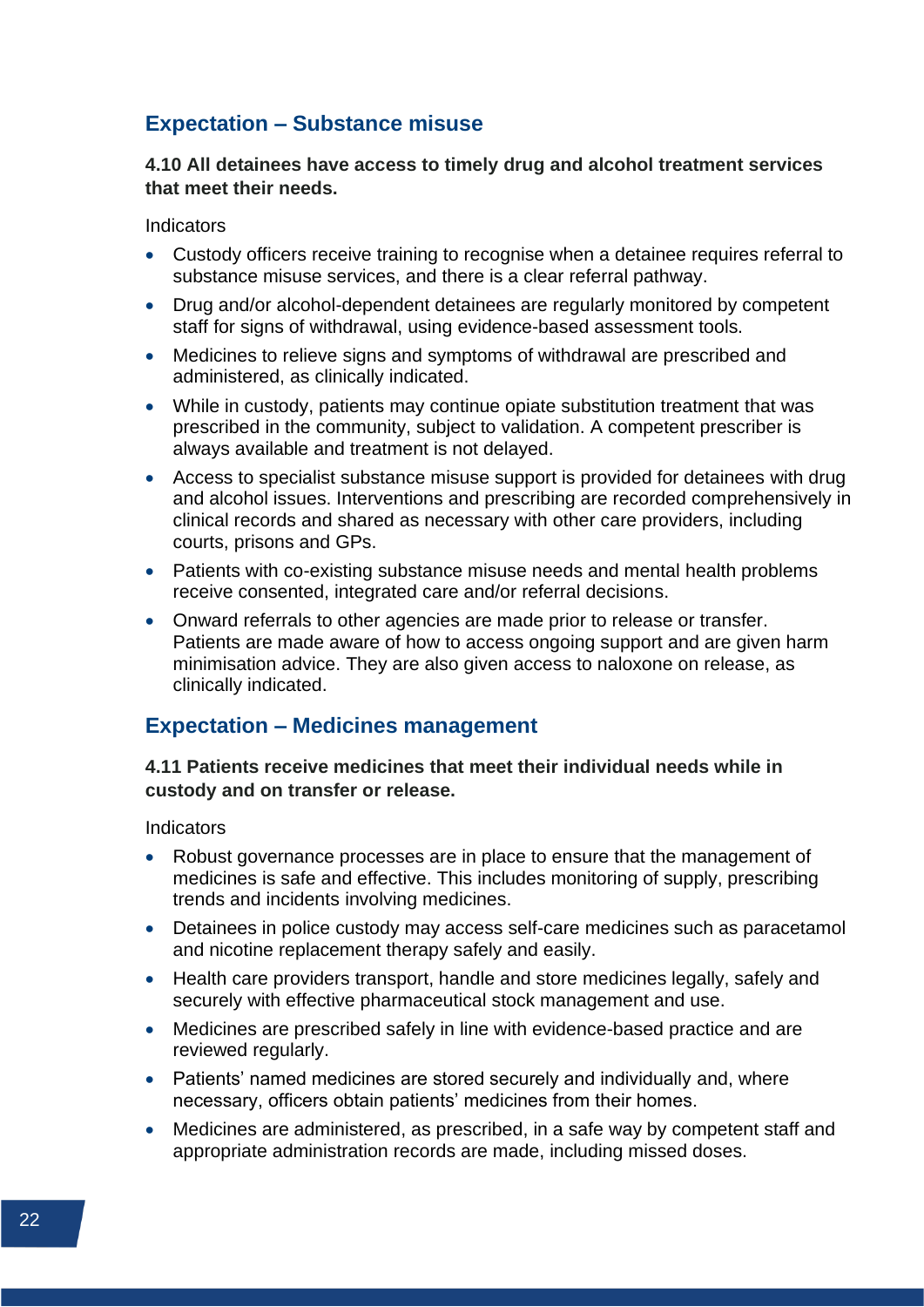- Detainees going to court or being released/transferred receive adequate supplies of medication or a community prescription to prevent gaps in treatment.
- Prescriptions and drug administration records are available to community health providers to enable continuity of care and patient safety.

References

- ICCPR 10 (1)
- ICESCR 12
- CCLEO 2, 3, 6
- BOP 1, 6, 16 (3), 24
- ECHR 3
- UNCAT 10, 11, 12, 13
- BPUF 1, 4, 5, 6, 18, 19, 20
- PME 1
- CRC 3, 37, 40
- PPMI 1, 2, 20
- CRC 3, 37, 40
- UNCAT 10, 11, 12, 16
- CEDAW 2, 12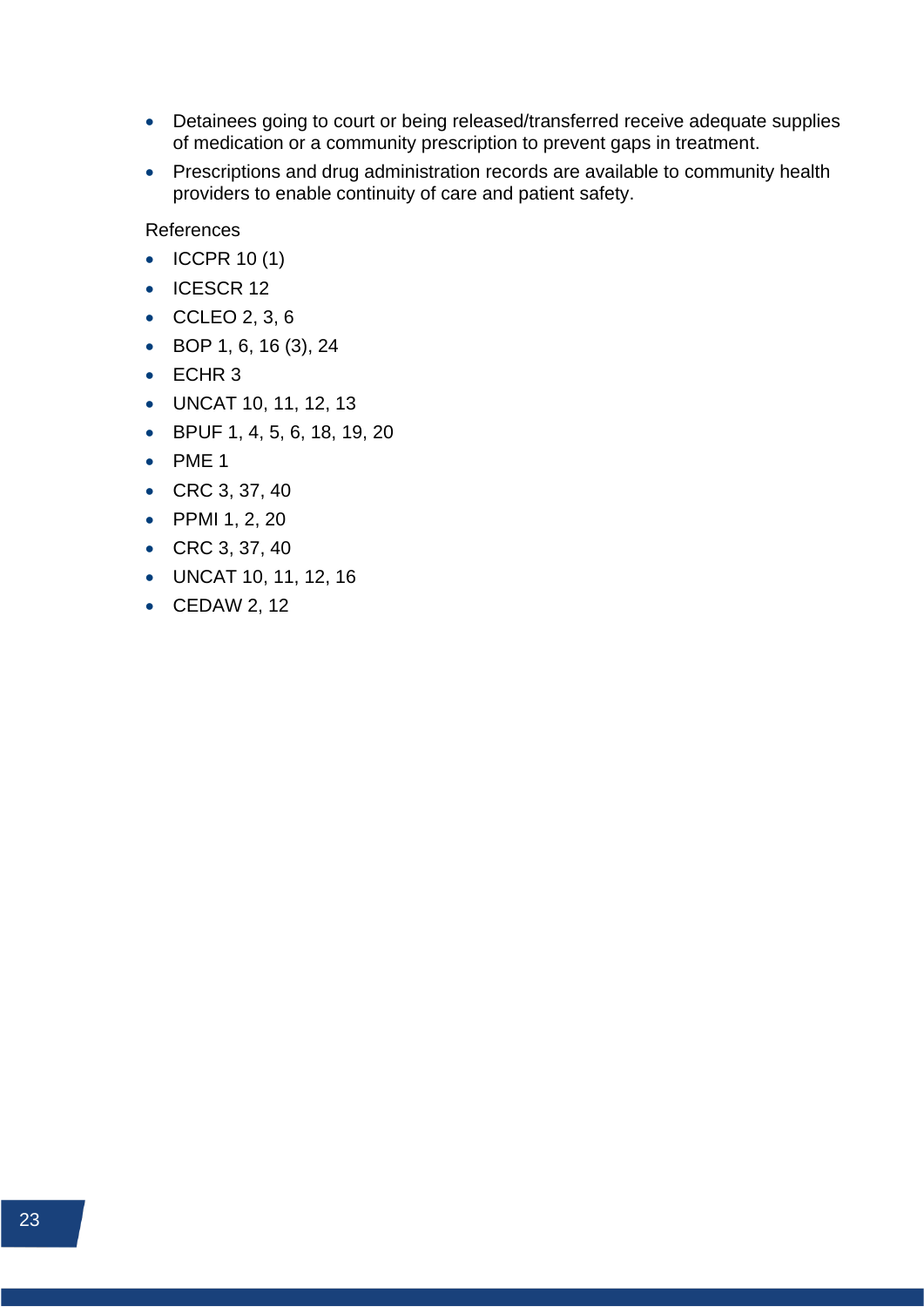## <span id="page-26-0"></span>Section 5. Release and transfer from custody

Detainees are released or transferred from custody safely. Those due to appear in court in person or by video do so promptly.

#### <span id="page-26-1"></span>**Expectation – Safe release and transfer arrangements**

#### **5.1 Detainees are released or transferred safely.**

- Custody officers conduct good quality pre-release risk assessments in the presence of the detainee. These are documented and identify any risks and vulnerability throughout the detainee's detention. Action is taken to reduce and mitigate any risks and welfare concerns prior to and on release.
- Appropriate relevant information about risk, vulnerability or safeguarding is communicated to relevant agencies and support organisations.
- Custody officers inform detainees who are released on bail about the requirements on them and explain any conditions. They explain to detainees released under investigation the consequences should they attempt to interfere with the course of justice on release.
- Detainees are given up-to-date information about sources of help and support in the community on release. This is in a format and language they can easily understand.
- There are arrangements to manage the particular risks for vulnerable detainees and children to release them safely.
- Detainees' individual needs are taken into account when considering any special arrangements that may need to be made for them to appear before a court.
- For detainees transferring to court or other agencies, person escort records (PERs) are completed clearly and accurately with all the relevant detail. Any issues relating to risk or self-harm are shared with other agencies to manage detainee risk. Confidential health information that travels with the detainee is securely sealed and is only accessed in an emergency.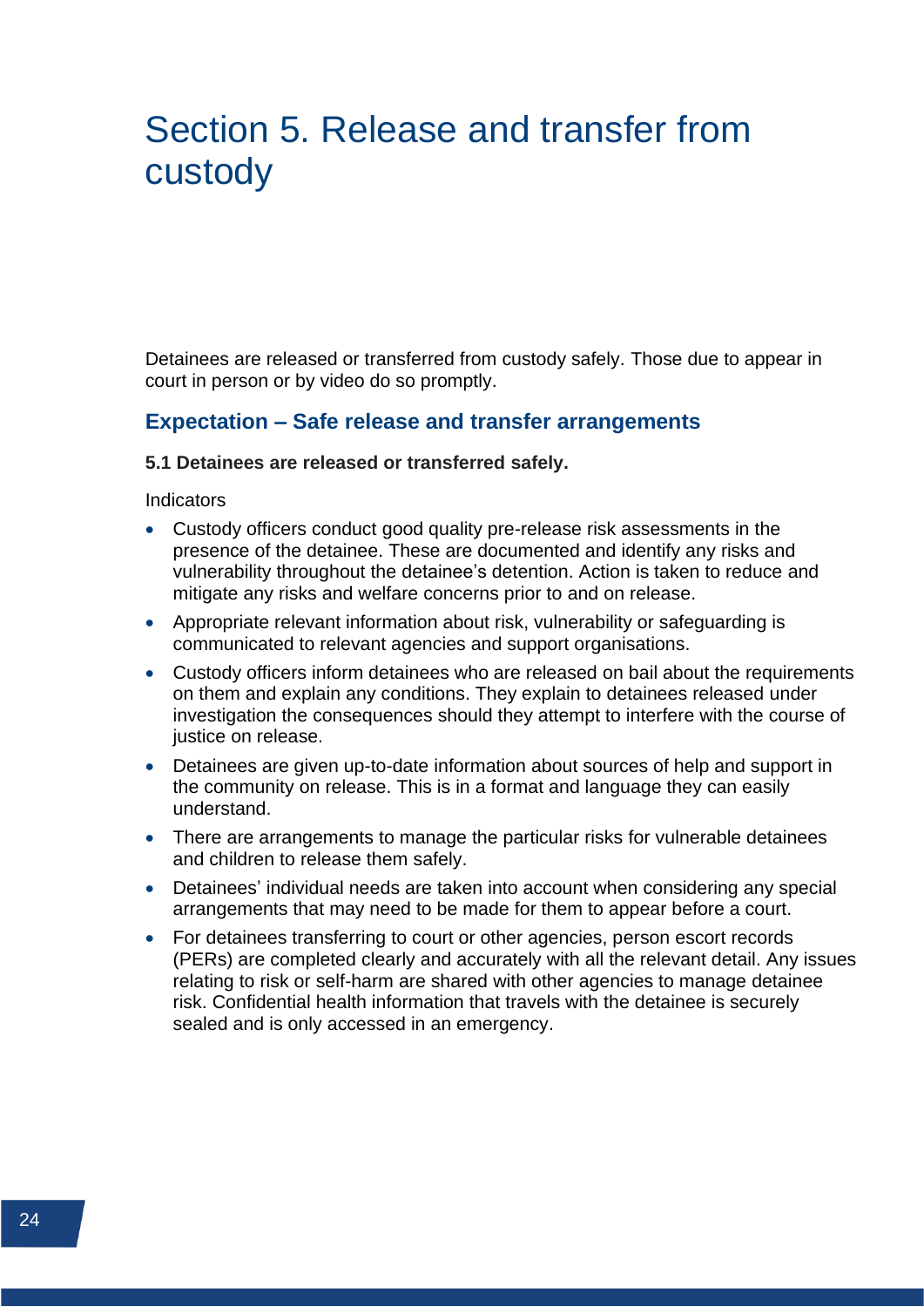## <span id="page-27-0"></span>**Expectation – Courts**

**5.2 Detainees who have been arrested on warrant, or who have been charged and refused bail, appear at court promptly either in person or via video link.**

**Indicators** 

- Detainees appear in court in a timely manner and are not held in police custody for longer than is necessary.
- Detainees appearing at court in person and via video link are suitably dressed.
- Detainees who appear at court via video link are held in police custody for no longer than necessary after the hearing has concluded.

References

- ICCPR 9, 10 (1), 14
- ECHR 6
- BOP 1, 13, 36, 37, 38, 39
- $\bullet$  CCLEO 2, 6
- PPMI 1, 2, 20